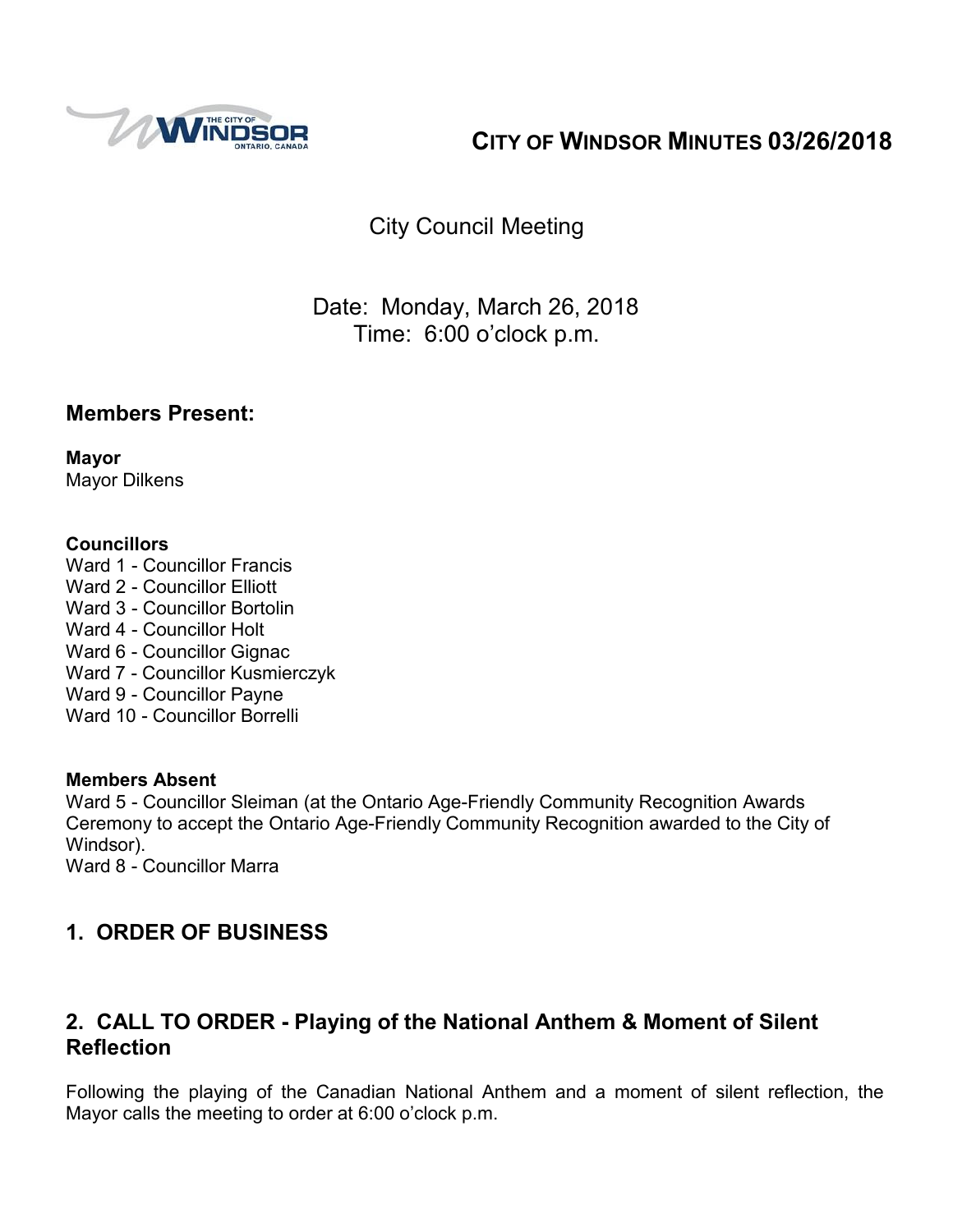### **3. DISCLOSURE OF PECUNIARY INTEREST AND THE GENERAL NATURE THEREOF**

None disclosed.

# **4. ADOPTION OF THE MINUTES**

### **4.1. Adoption of the Minutes of the Windsor City Council meeting held February 26, 2018**

Moved by: Councillor Kusmierczyk Seconded by: Councillor Francis

That the minutes of the meeting of Council held February 26, 2018 **BE ADOPTED** as presented. Carried.

Report Number: SCM 110/2018

### **4.2. Adoption of the Minutes of the Windsor City Council meeting held March 5, 2018**

Moved by: Councillor Kusmierczyk Seconded by: Councillor Francis

That the minutes of the meeting of Council held March 5, 2018 **BE ADOPTED** as presented. Carried.

Report Number: SCM 111/2018

### **5. NOTICE OF PROCLAMATIONS**

- "Windsor-Essex Transgender and Allied Support Transgender Day of Visibility" March 31, 2018
- **Flag Raising**: March 31, 2018, Pakistan Canada Association Greater Windsor "Republic Day of Pakistan"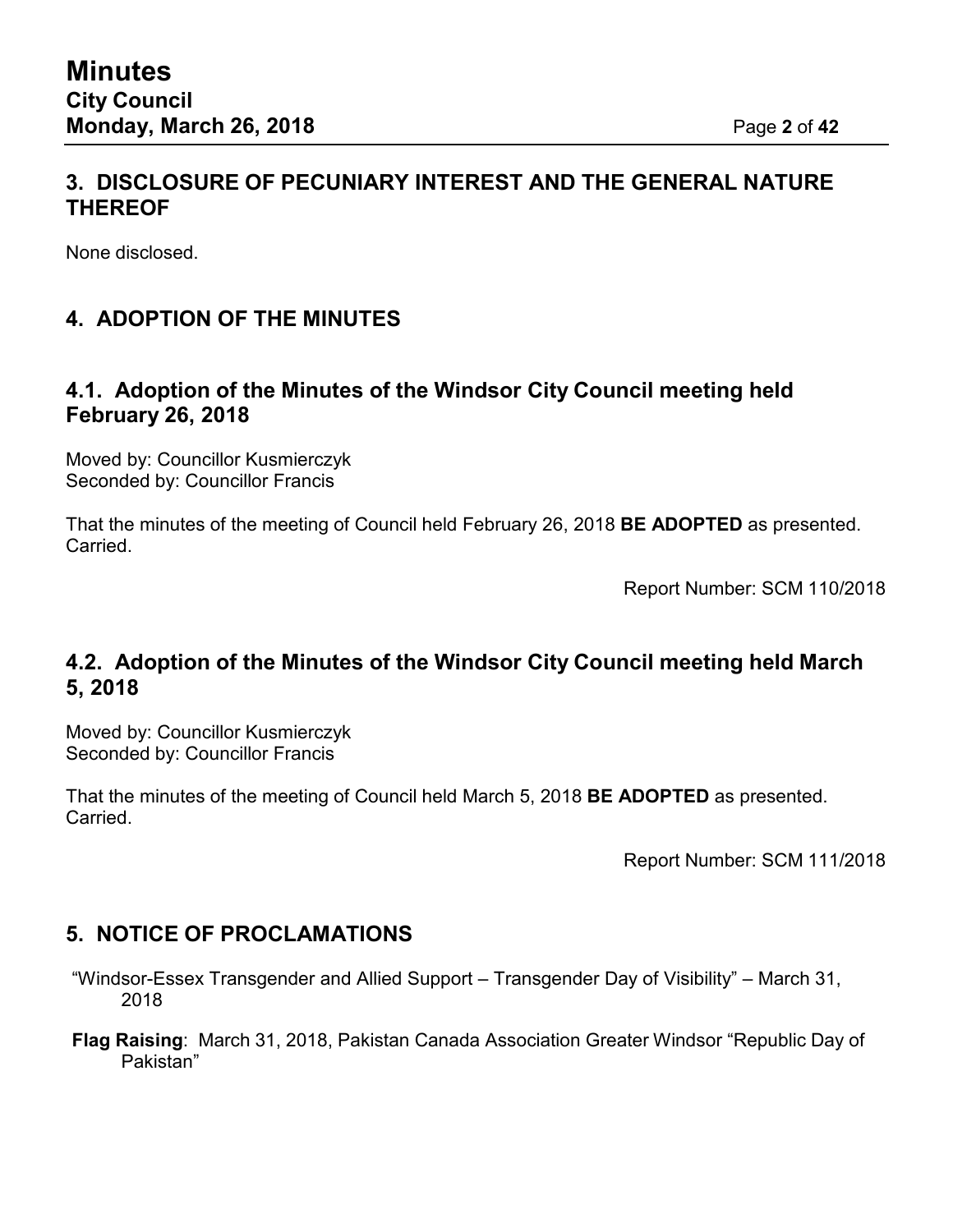### **6. COMMITTEE OF THE WHOLE**

Moved by: Councillor Payne Seconded by: Councillor Borrelli

That Council do now rise and move into Committee of the Whole with the Mayor presiding for the purpose of dealing with:

- (a) communication items;
- (b) consent agenda;
- (c) hearing requests for deferrals, referrals and/or withdrawals of any items of business;
- (d) hearing presentations and delegations;
- (e) consideration of business items;
- (f) consideration of Committee reports:
	- (i) **Report of Special In-Camera Meeting or other Committee as may be held prior to Council** (if scheduled); and

(g) consideration of by-laws 45-2018 through 51-2018 (inclusive). Carried.

### **7. COMMUNICATIONS INFORMATION PACKAGE**

# **7.1. Correspondence - March 26, 2018 Council Meeting**

Moved by: Councillor Bortolin Seconded by: Councillor Elliott

Decision Number: CR143/2018

That the following Communication Items 7.1.1 through 7.1.3 and, 7.1.5 through 7.1.11 inclusive as set forth in the Council Agenda **BE REFERRED** as noted, and that Item 7.1.4 be dealt with as follows:

# **7.1.4 Request for amendment to City of Windsor Parking By-law**

Moved by: Councillor Gignac Seconded by: Councillor Francis

#### Decision Number: CR144/2018

That the correspondence from the President of Unifor 195 dated February 20, 2018 requesting an amendment to the City of Windsor Parking Bylaw to allow an exemption for Taxi Cabs picking up or dropping off passengers to stop in a no stopping zone when those zones are in parking lots in front of shopping centres, **BE RECEIVED**, and further, that this request **BE REFERRED** to the City Engineer and that a report **BE PREPARED** for Council's consideration.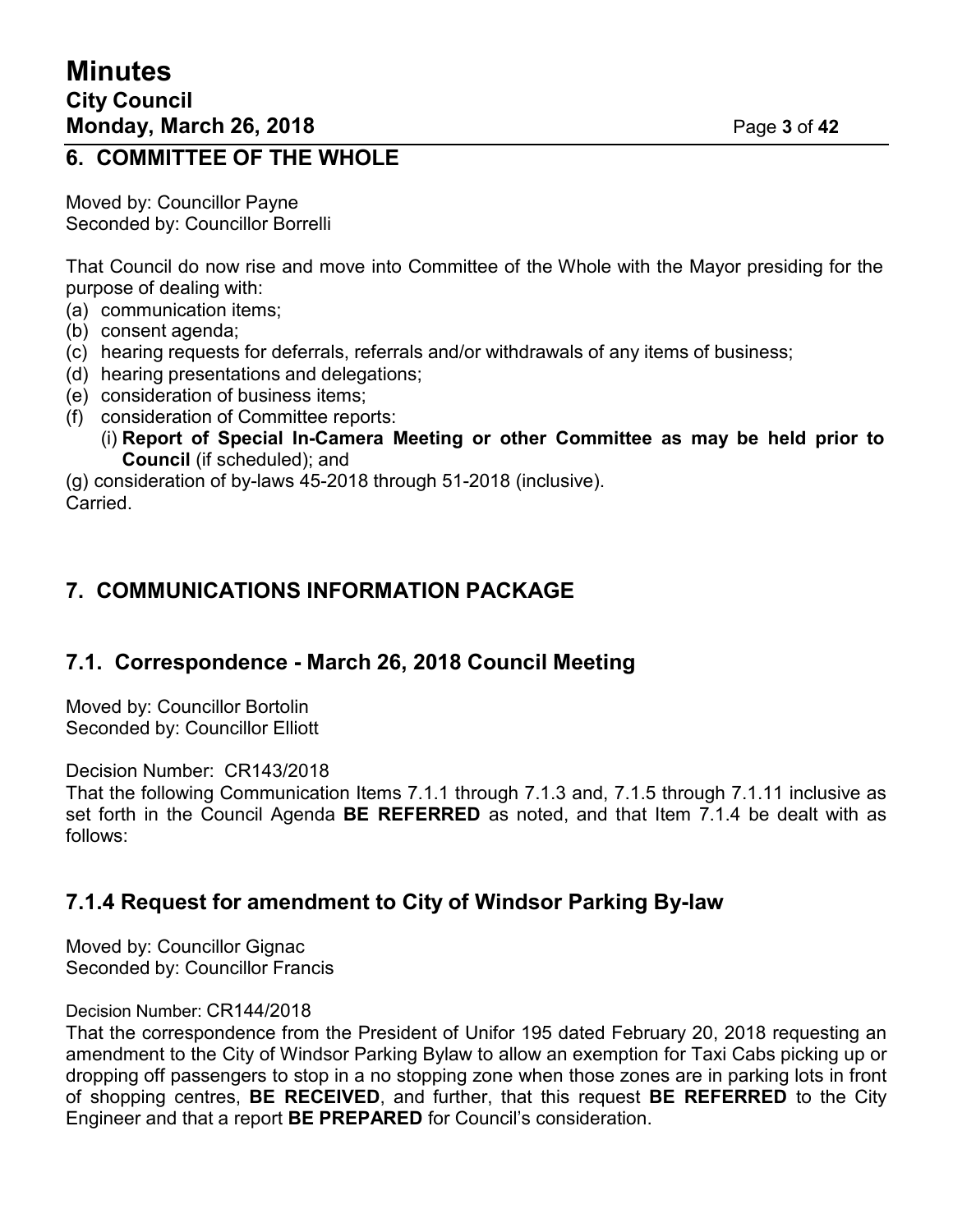Carried.

Clerk's File: ACLT2018 ST2018

| No.    | Sender                                                                            | Subject                                                                                                                                                                                                                                                           |
|--------|-----------------------------------------------------------------------------------|-------------------------------------------------------------------------------------------------------------------------------------------------------------------------------------------------------------------------------------------------------------------|
| 7.1.1. | Ministry of the<br><b>Environment</b> and<br><b>Climate Changed</b>               | Environmental Compliance Approval for the<br>construction of storm and sanitary sewers on<br>Connaught Avenue (from Prince Road to Felix<br>Avenue)                                                                                                               |
|        |                                                                                   | <b>City Engineer</b><br>Note & File<br>SW/13062                                                                                                                                                                                                                   |
| 7.1.2  | Town of Tecumseh                                                                  | Notice of the passing of a Zoning By-law<br>Amendment, for property situated at the northeast<br>corner of the 8th Concession Road/County Road 46<br><b>City Planner</b><br><b>City Solicitor</b><br><b>Development Application Clerk</b><br>Note & File<br>Z2018 |
| 7.1.3  | <b>Municipal Property</b><br>Assessment<br>Corporation (MPAC)                     | 2017 Year-End Assessment Report for the 2018<br>Tax Year (also please see Item 11.1)<br>Chief Financial Officer / City Treasurer<br>Note & File<br>ACEA/11600                                                                                                     |
| 7.1.4  | <b>UNIFOR Local 195</b>                                                           | Request for amendment to City of Windsor Parking<br>By-law<br><b>City Engineer</b><br><b>COUNCIL DIRECTION REQUESTED, otherwise</b><br>Note & File<br><b>ACLT2018 ST2018</b>                                                                                      |
| 7.1.5  | Secretary Treasurer /<br>Committee of<br>Adjustment                               | Agenda for the Committee of Adjustment meeting to<br>be held Thursday, March 22, 2018, Council<br>Chambers, 3rd floor, Windsor City Hall<br>Note & File<br>ZC2018                                                                                                 |
| 7.1.6  | <b>Transport Canada</b><br>Marine Safety and<br><b>Security Ontario</b><br>Region | <b>Vessel Operation Restriction Regulations</b><br>Note & File<br>GF2018                                                                                                                                                                                          |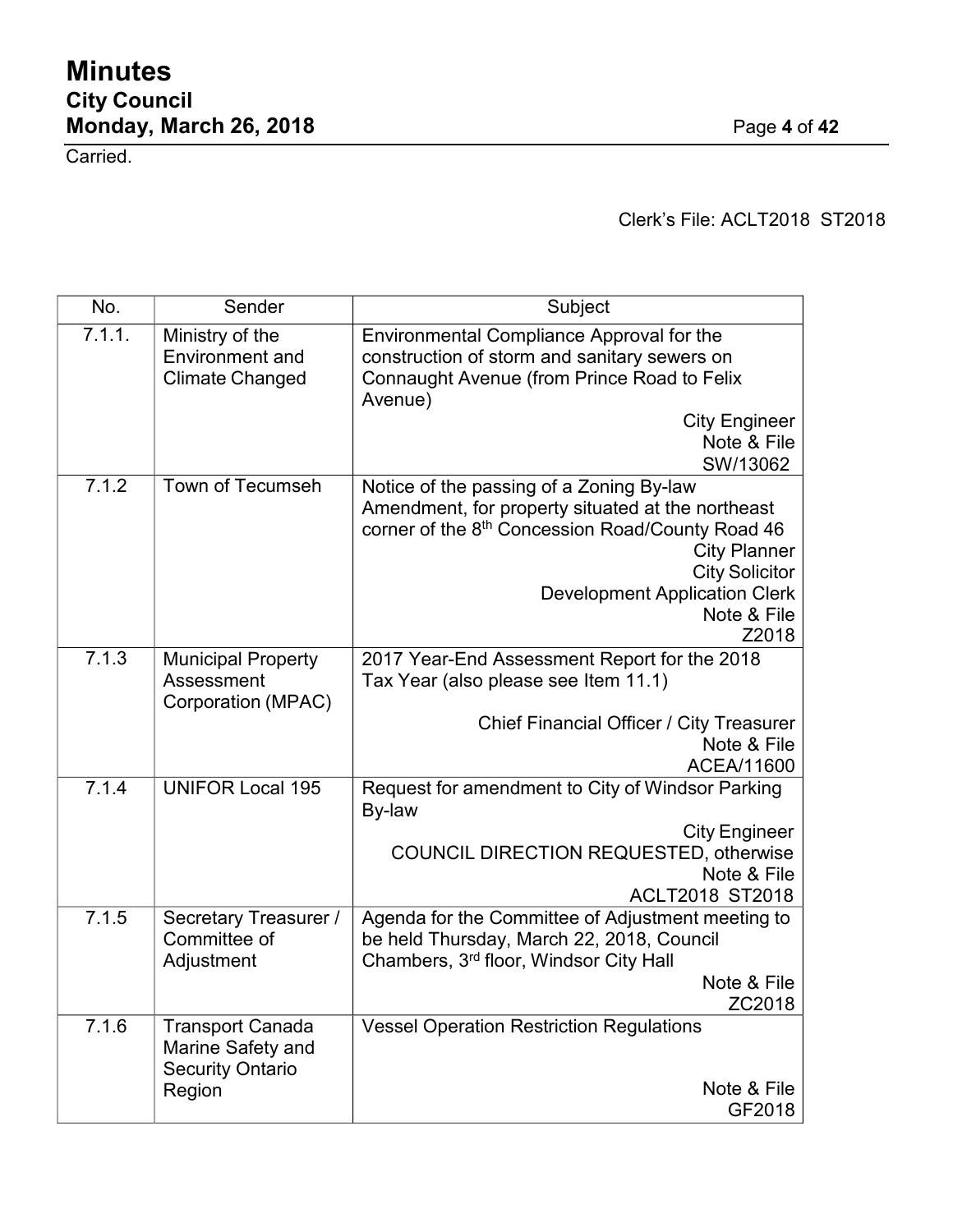# **Minutes City Council Monday, March 26, 2018** Page **5** of **42**

| No.    | Sender                                               | Subject                                                                                                                         |
|--------|------------------------------------------------------|---------------------------------------------------------------------------------------------------------------------------------|
| 7.1.7  | Association of<br>Municipalities of<br>Ontario (AMO) | <b>Cannabis Legalization Implementation Municipal</b><br>Funding Announcements--AMO Member Q and A                              |
|        |                                                      | <b>Licence Commissioner</b>                                                                                                     |
|        |                                                      | <b>City Solicitor</b>                                                                                                           |
|        |                                                      | <b>City Treasurer</b>                                                                                                           |
|        |                                                      | Note & File                                                                                                                     |
|        |                                                      | GP/13047 MMA 2018                                                                                                               |
| 7.1.8  | <b>Minister of Seniors</b><br><b>Affairs</b>         | 2018 Senior of the Year Award Nomination                                                                                        |
|        |                                                      | Note & File                                                                                                                     |
|        |                                                      | GP 2018                                                                                                                         |
| 7.1.9  | Manager of Urban<br>Design                           | Site Plan Approval for Progetto Inc., 180 Eugenie<br>W., for a Proposed 2 Phase Project Consisting of 2<br><b>New Buildings</b> |
|        |                                                      | Note & File                                                                                                                     |
|        |                                                      | ZS/13110                                                                                                                        |
| 7.1.10 | <b>Greater Essex</b>                                 | Cannabis - Production Facilities for Medical                                                                                    |
|        | <b>County District</b>                               | <b>Purposes and Legalization</b>                                                                                                |
|        | <b>School Board</b>                                  | <b>Licence Commissioner</b>                                                                                                     |
|        | (GECDSB)                                             | <b>City Solicitor</b>                                                                                                           |
|        |                                                      | <b>City Treasurer</b><br><b>City Planner</b>                                                                                    |
|        |                                                      | Note & File                                                                                                                     |
|        |                                                      | GP/13047 MMA 2018                                                                                                               |
| 7.1.11 | Secretary Treasurer /                                | Agenda for the Committee of Adjustment meeting to                                                                               |
|        | Committee of                                         | be held Thursday, March 22, 2018, Council                                                                                       |
|        | Adjustment                                           | Chambers, 3rd floor, Windsor City Hall                                                                                          |
|        |                                                      | Note & File                                                                                                                     |
|        |                                                      | ZC2018                                                                                                                          |

Carried.

Report Number: CMC 6/2018

# **7.2. Ward Fund Expenditures (July 2017 – December 2017) - City Wide**

Moved by: Councillor Bortolin Seconded by: Councillor Elliott

Decision Number: CR145/2018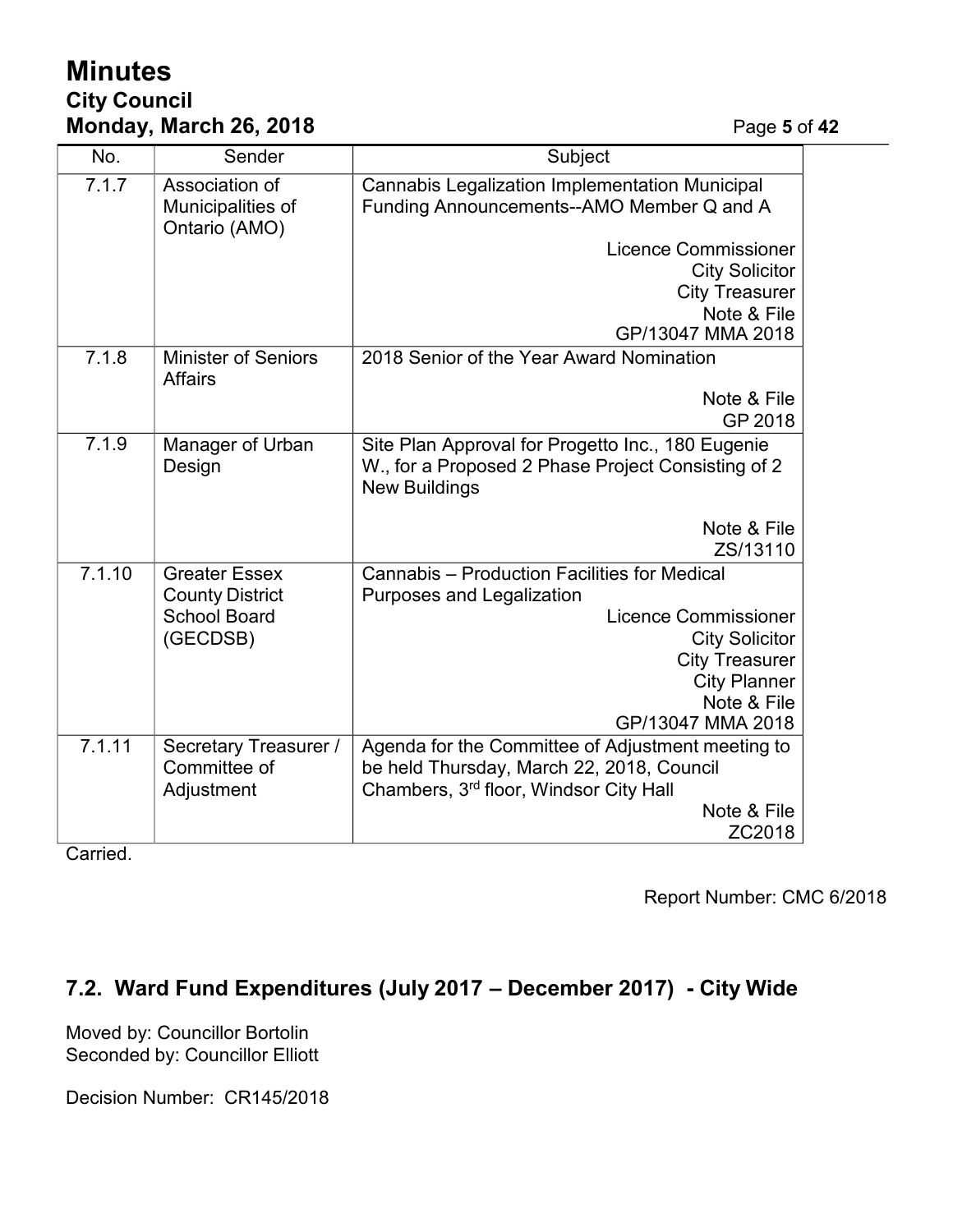# **Minutes City Council Monday, March 26, 2018** Page **6** of **42**

That the report of the Chief Financial Officer & City Treasurer dated March 8, 2018 entitled "Ward Fund Expenditures (July 2017 – December 2017)" **BE RECEIVED** for information. Carried.

> Report Number: CM 11/2018 Clerk's File: AFB/12410

### **7.3. Mayor, Councillors and Appointees Statement of Remuneration and Expenses for 2017**

Moved by: Councillor Bortolin Seconded by: Councillor Elliott

Decision Number: CR146/2018 That the report of the City Treasurer regarding the Mayor, Councillors and Appointees 2017 Statement of Remuneration and Expenses **BE RECEIVED** for information. Carried.

> Report Number: C 50/2018 Clerk's File: ACO/7090

### **7.4. 2017 Year-End Risk Management Report - City Wide**

Moved by: Councillor Bortolin Seconded by: Councillor Elliott

Decision Number: CR147/2018

That the report of the Manager of Risk and Insurance dated February 16, 2018 entitled "2017 Year End Risk Management Report" **BE RECEIVED** for information. Carried.

> Report Number: C 35/2018 Clerk's File: AL2018

# **7.5. Sewer Master Plan Project – First Quarterly Update**

Moved by: Councillor Bortolin Seconded by: Councillor Elliott

Decision Number: CR148/2018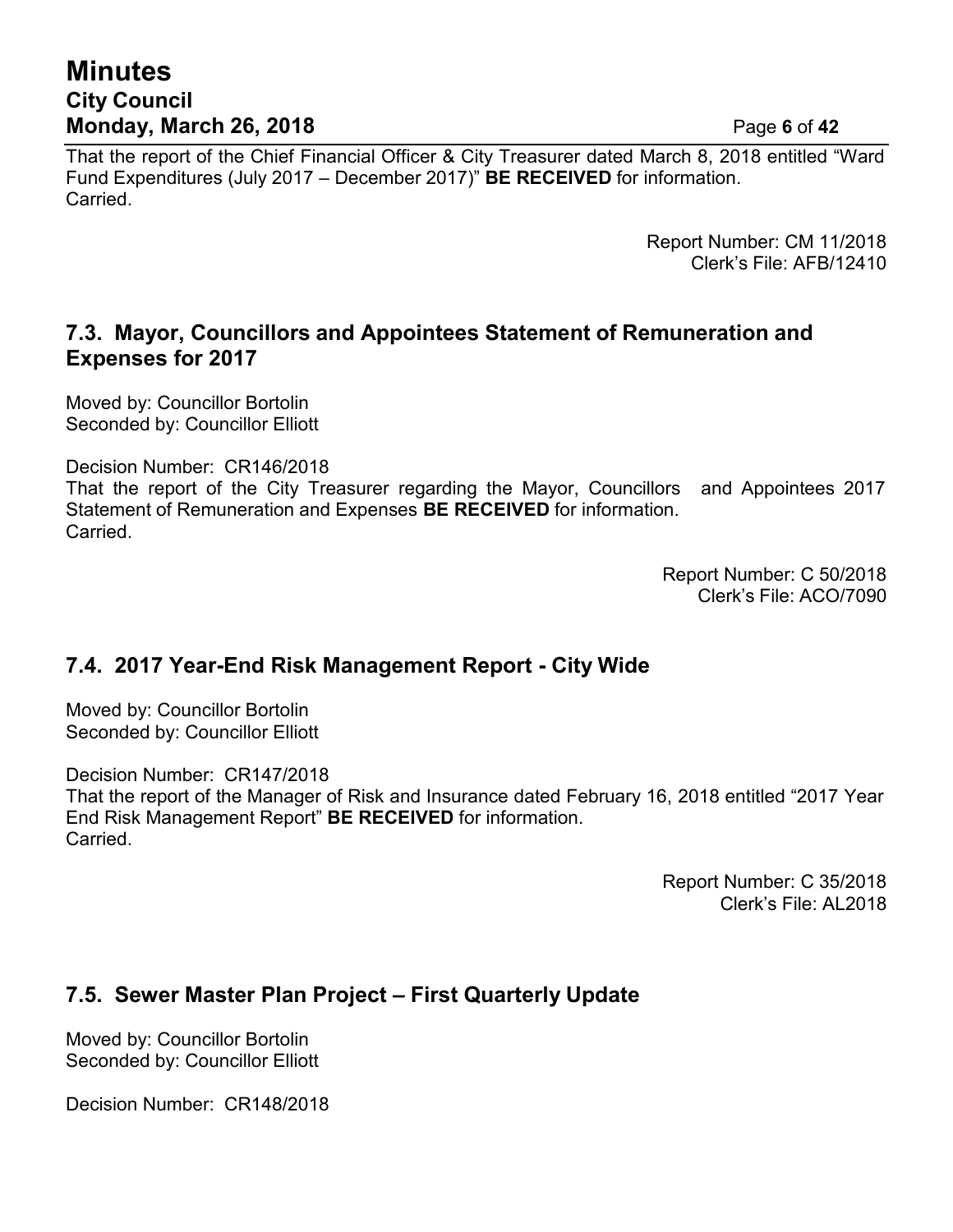# **Minutes City Council Monday, March 26, 2018** Page **7** of **42**

That the first quarterly update of the Sewer Master Plan project dated March 7, 2018 **BE RECEIVED** for information. Carried.

> Report Number: CM 10/2018 Clerk's File: SW/12983

### **8. CONSENT AGENDA**

### **8.1. Response to Election Sign Council Question CQ10-2015 - City Wide**

Moved by: Councillor Kusmierczyk Seconded by: Councillor Bortolin

That the following report in response to CQ10-2015 BE RECEIVED; and further,

That the recommended amendments to Sign By-law 250-2004 as outlined in Appendix A BE APPROVED; and further,

That Administration BE DIRECTED to amend Sign By-law 250-2004; and further,

That Administration BE DIRECTED to report back on best practices by other municipalities in terms of time limits for displaying election signs.

The motion is **put** and is **lost**.

Aye votes: Councillors Kusmierczyk and Bortolin. Nay votes: Councillors Elliott, Francis, Payne, Holt, Borrelli and Gignac. Absent: Councillors Sleiman and Marra. Abstain: None.

Moved by: Councillor Francis Seconded by: Councillor Gignac

Decision Number: CR149/2018 That the following report by the City Planner dated February 6, 2018 in response to CQ10-2015 **BE RECIEVED**; and further,

That the recommended amendments to Sign By-law 250-2004 as outlined in Appendix A **BE APPROVED**; and further,

That Administration **BE DIRECTED** to amend Sign By-law 250-2004.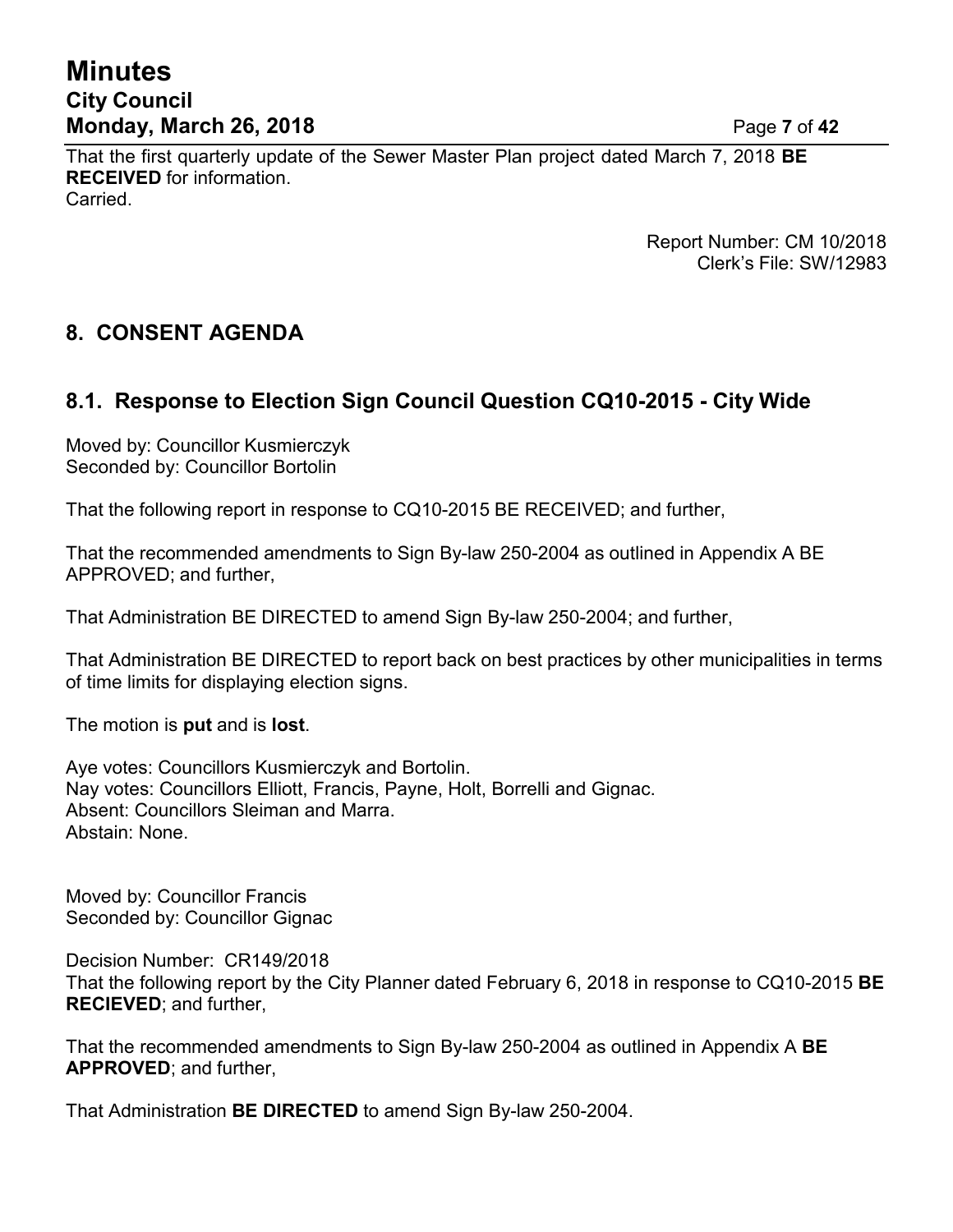Carried.

Report Number: S 21/2018 Clerk's File: ACEE/11649

### **8.2. Declaration of Vacant Parcel of Land Surplus and Authority to Offer the Land for Sale – 0 Deziel Drive - Ward 9**

Moved by: Councillor Francis Seconded by: Councillor Gignac

Decision Number: CR150/2018

- I. That the following vacant parcel of land **BE DECLARED** surplus:
	- Municipal address: **0 Deziel Drive** situate on the north side of Deziel Drive, west of Kautex Drive
	- Legal Description: Part of Lots 97 and 98, Concession 3, Sandwich East, designated as Parts 2 to 6, inclusive, on Plan 12R-5007
	- Lot size: 62.8 feet (19.14 m<sup>2</sup>) x irregular
	- Lot area: 1.03 acres (0.42 hectares)
	- Improvements: none vacant industrial land
- II. That the Manager of Real Estate Services **BE AUTHORIZED** to offer the vacant parcel of land identified in Recommendation I for sale to the abutting property owner for lot consolidation purposes at a price commensurate with an independent appraisal and subject to the abutting property owner granting an easement in favour of the City for a multi-use trail on its property.

**Carried** 

Report Number: C 45/2018 Clerk's File: APM2018

### **8.3. RFP 172-17 Acquisition of Rosenbauer Rear Mount Pumper**

Moved by: Councillor Francis Seconded by: Councillor Gignac

#### Decision Number: CR151/2018

That City Council **APPROVE** the purchase of a Rosenbauer Rear Mount Pumper at a cost of \$690,805 CAD plus HST (\$702,963 including non-recoverable HST). The equipment required on the vehicle will be an additional cost of \$80,000 CAD (including non-recoverable HST). The total expenditure will be \$782,963 including non-recoverable HST, to be funded from 2017 Fire Fleet Pumper Replacement project 7171013; and,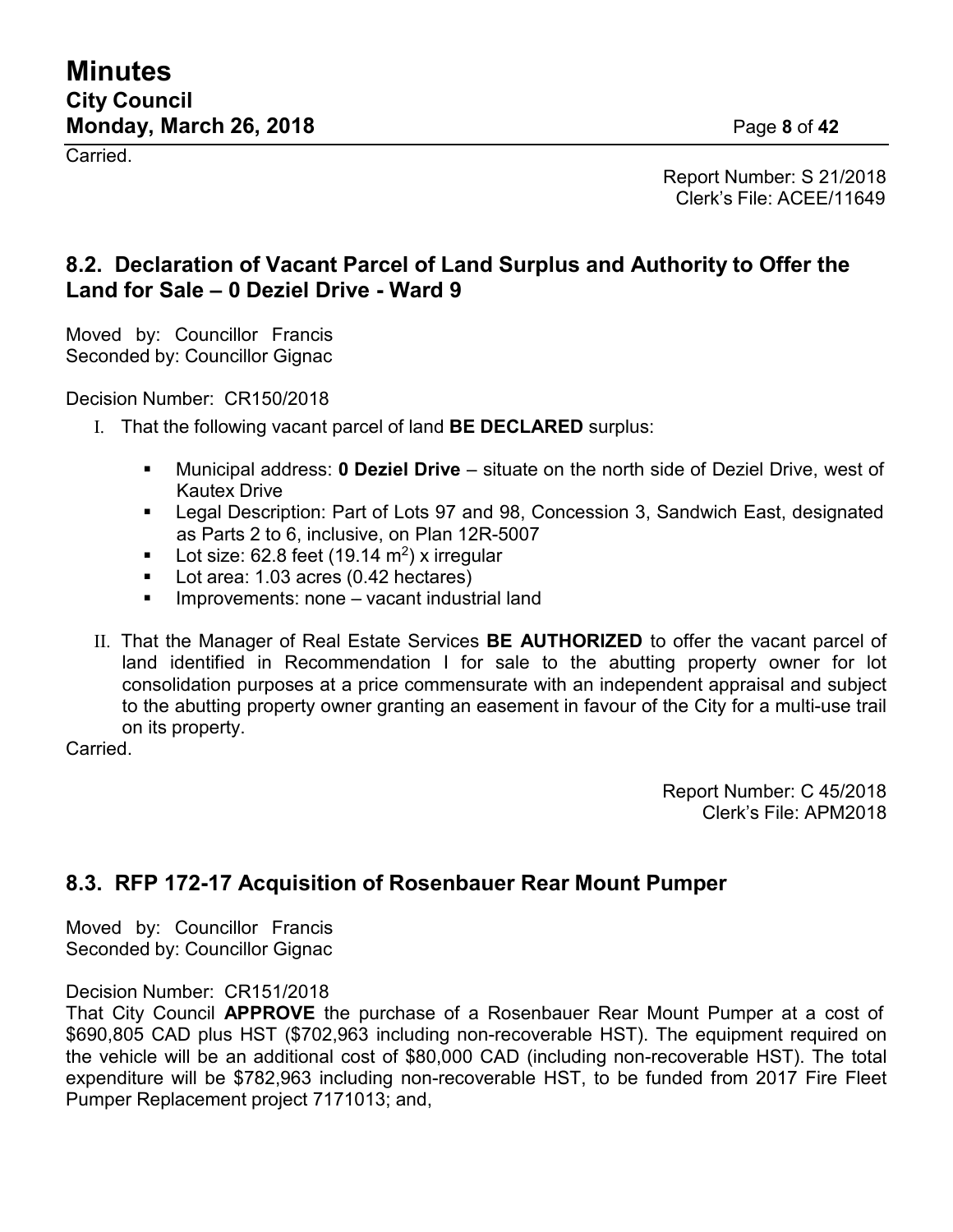# **Minutes City Council Monday, March 26, 2018** Page **9** of **42**

That City Council **APPROVE** a transfer of \$146,963 from the Fire Major Equipment Reserve (Fund 163) to the Fire Fleet Pumper Replacement Project 7171013 to provide additional funding required for this purchase; and,

That the Purchasing Supervisor, **BE AUTHORIZED** to issue a purchase order to ResQTech Systems Inc. in the amount of \$690,805 CAD plus HST. Carried.

> Report Number: C 49/2018 Clerk's File: SF/13102

### **8.4. Award of Proposal No. 17-18 University Avenue West & Victoria Avenue Environmental Assessment - WARDS 2 & 3**

Moved by: Councillor Francis Seconded by: Councillor Gignac

Decision Number: CR152/2018

I. That, in accordance with the terms of RFP 17-18, Council **AWARD** the contract to undertake the University Avenue West and Victoria Avenue Environmental Assessment to the following successful proponent:

| Proponent/Company: | CIMA Canada Inc.                                 |
|--------------------|--------------------------------------------------|
| Proposal:          | University Avenue West and Victoria Avenue       |
|                    | Environmental Assessment No. 17-18               |
| Upset Limit:       | $$240,585 + HST$                                 |
| Account:           | 007-2950-9998-05041-7086010 (Environmental Study |
|                    | Reports);                                        |

II. That the City Clerk and Chief Administrative Officer **BE AUTHORIZED** to sign a contract with the successful proponent satisfactory in form to the City Solicitor, in technical content to the City Engineer, and in financial content to the Chief Financial Officer & City Treasurer. **Carried** 

> Report Number: C 37/2018 Clerk's File: SW/13103

### **8.5. Amendment to MTO Request for Exemption to Noise By-Law 6716 ----- Wards 1 & 9**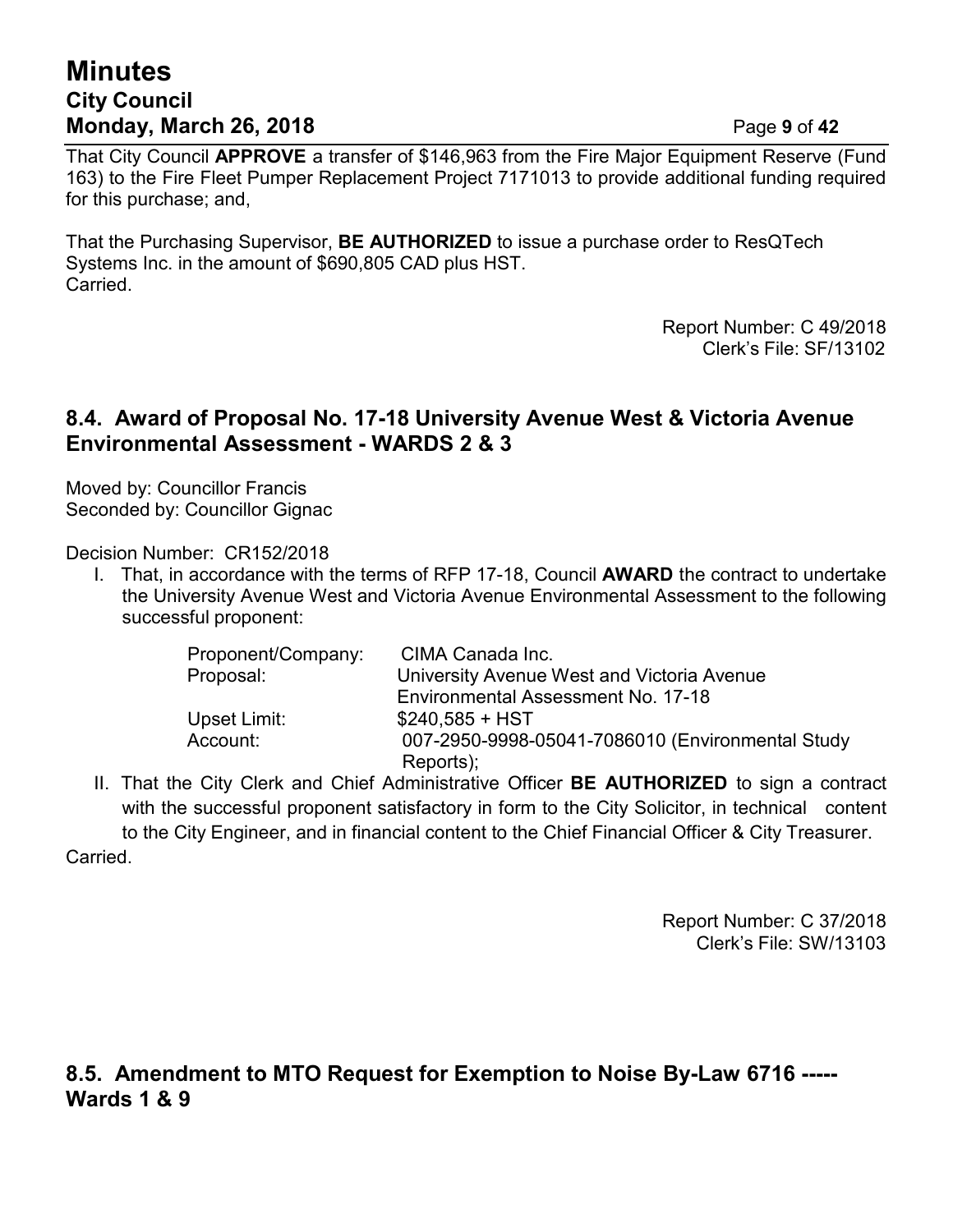# **Minutes City Council Monday, March 26, 2018** Page **10** of **42**

Moved by: Councillor Francis Seconded by: Councillor Gignac

#### Decision Number: CR153/2018

That an exemption to the provisions of the Noise By-law 6716 (as amended), **BE GRANTED** to the Ontario Ministry of Transportation permitting overnight paving operations to be completed on Highway 401 and Dougall Parkway as follows:

- a) Specific exemption during the hours of 8pm through to 6am for operation of construction equipment as dictated by the City of Windsor By-Law No. 6716 in order to allow night work (paving operations);
- b) Project limits within the City of Windsor on Highway 401 and Dougall Parkway ramps from 0.08 km east of Sixth Concession Road westerly to the Walker Road overpass; and,
- c) Duration of up to 6 months anticipated to take place between May to July in 2018 with the option for renewal or minor amendment to be approved by the CAO through delegation of authority report. Project timing is subject to the completion of the Detailed Design Study, environmental approvals and permits, and the availability of funding.

**Carried** 

Report Number: C 38/2018 Clerk's File: SW2018

### **8.6. Authority to sign Agreement Regarding Changes to the Ministry of the Environment and Climate Change's Transfer of Review Program**

Moved by: Councillor Francis Seconded by: Councillor Gignac

Decision Number: CR154/2018

That the Chief Administrative Officer **BE AUTHORIZED** to sign an agreement with the Ministry of Environment and Climate Change, satisfactory in form to the City Solicitor, and in technical content to the City Engineer. Carried.

Report Number: C 40/2018 Clerk's File: EI/10822

**8.7. Award of Tender No. 2-18 – Demolition of Former Concord School (6700 Raymond Ave), Ward 6**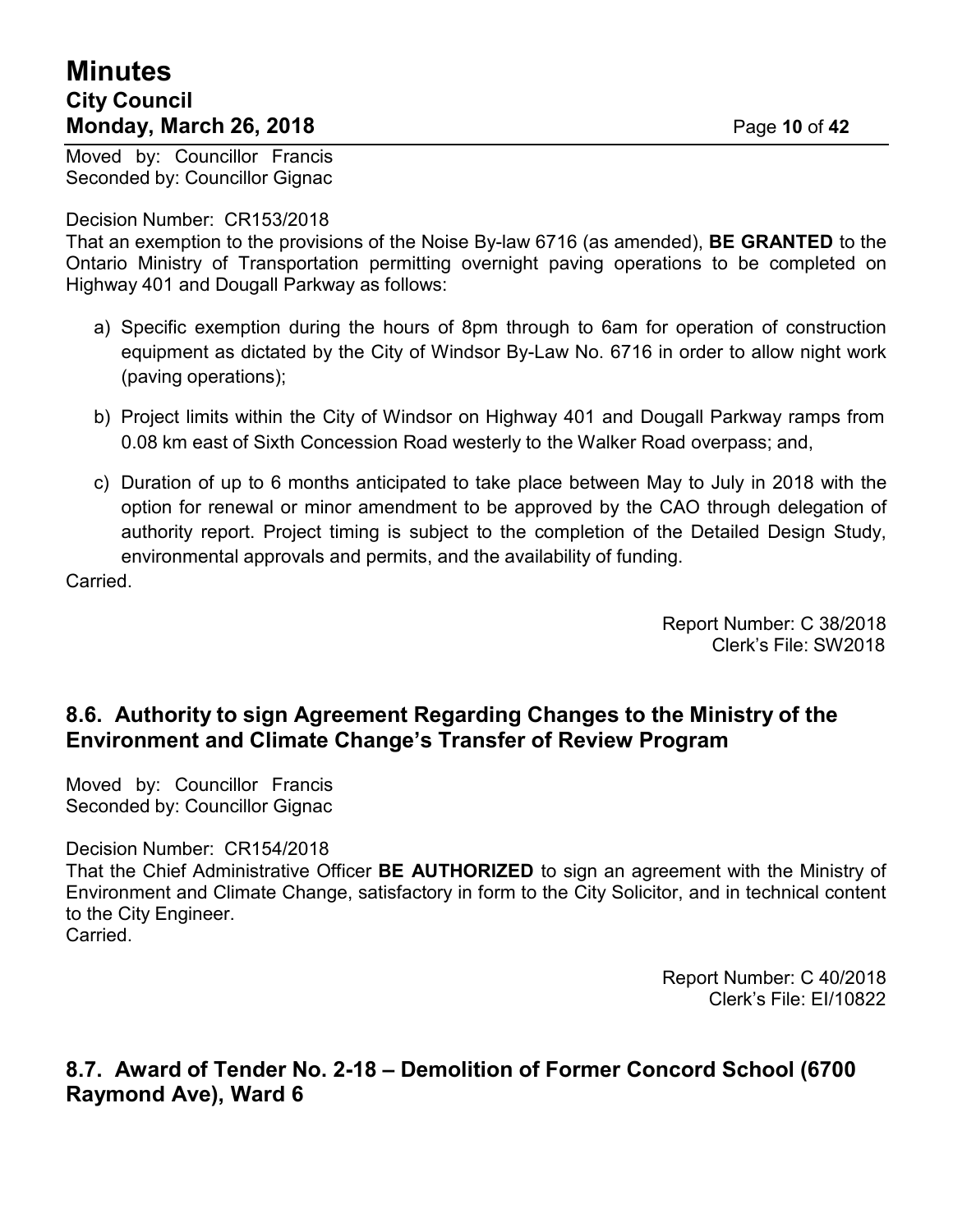# **Minutes City Council Monday, March 26, 2018** Page **11** of **42**

Moved by: Councillor Francis Seconded by: Councillor Gignac

#### Decision Number: CR155/2018

THAT City Council **APPROVE** all required expenditures to complete the deliverables of the demolition and development of 6700 Raymond Avenue, as per CR 366/2017, and that the costs associated with this work be charged to the Concord School Demolition Project (ID# 7171099) and be recovered through future sales of these lands.

That the following lowest compliant tender for the demolition of the former Concord School **BE ACCEPTED**:

| <b>TENDERER:</b>   | Jones Group Ltd. |
|--------------------|------------------|
| <b>TENDER No.:</b> | $2 - 18$         |

**TOTAL TENDER PRICE:** \$247,000.00 (excluding tax)

and That the CAO and City Clerk **BE AUTHORIZED** to sign an agreement with the successful bidder, satisfactory in form to the City Solicitor, in technical content to the City Engineer, and in financial content to the City Treasurer; and further,

That the Purchasing Department **BE AUTHORIZED** to issue a Purchase Order to Haddad, Morgan and Associates Ltd. to provide engineering services related to the redevelopment of 6700 Raymond Ave (former Concord School site) for an upset limit of \$75,500 plus taxes; and further,

That the City Engineer or designate **BE AUTHORIZED** to issue the requisite tender for the construction works required for the redevelopment and **FURTHER** that once the tender results are known that a report be submitted to City Council relative to the award of the contract and identifying a funding source for any projected funding shortfalls that may arise. Carried.

> Report Number: C 52/2018 Clerk's File: SW/13104

# **8.8. Riverside Drive Vista Improvement Project, Phase 1, Stage 2, City of Windsor Tender #07-18 – Award of Tender**

Moved by: Councillor Francis Seconded by: Councillor Gignac

Decision Number: CR156/2018

I. That the following low tender **BE ACCEPTED**: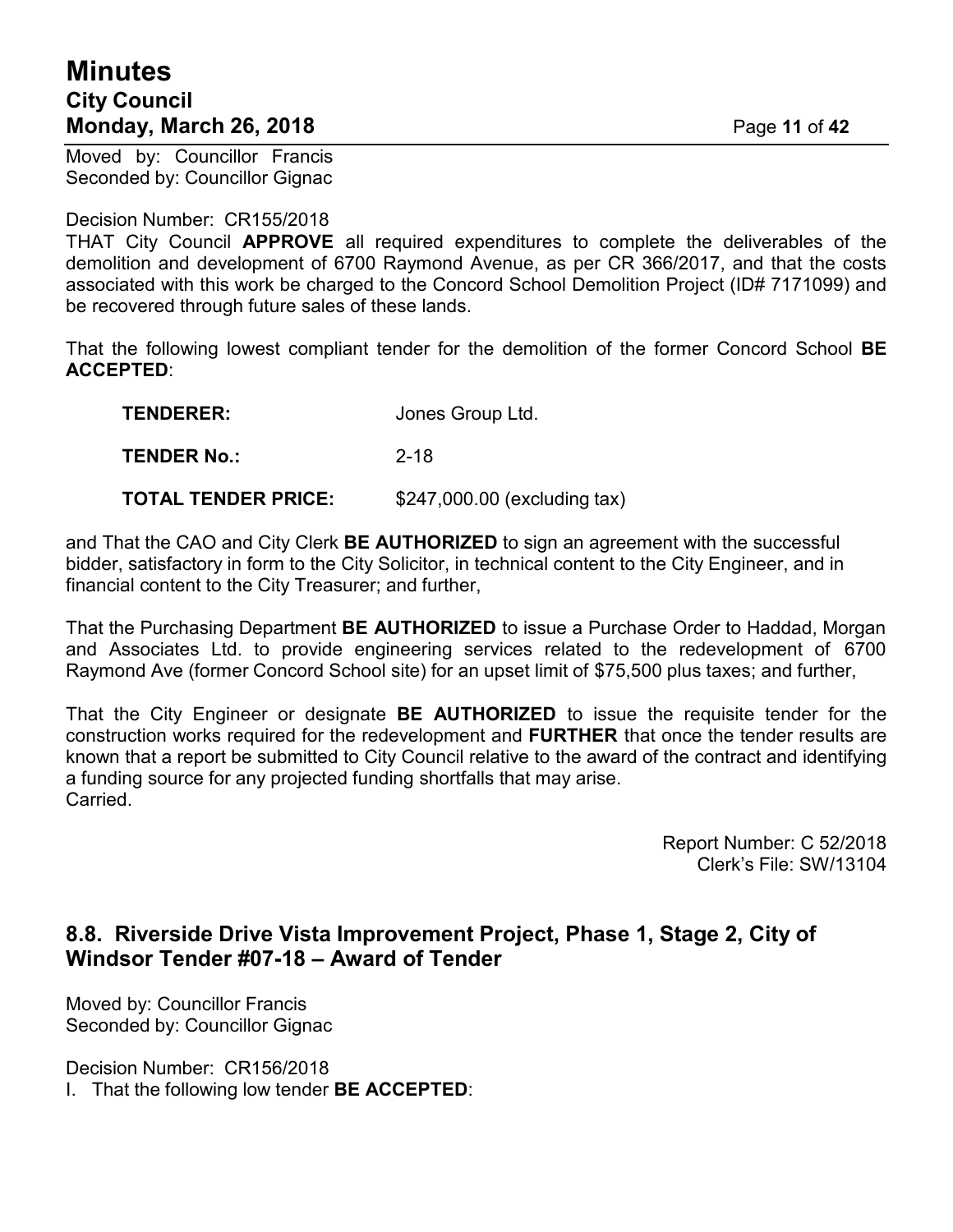# **Minutes City Council Monday, March 26, 2018** Page **12** of **42**

| TENDERER:       | Amico Infrastructures Inc.<br>2199 Blackacre Drive, R.R. #1<br>Oldcastle, ON N0R 1L0 |
|-----------------|--------------------------------------------------------------------------------------|
| TENDER NO.:     | 07-18                                                                                |
| <b>PROJECT:</b> | Riverside Drive Vista Improvement Project, Phase 1,<br>Stage 2                       |
|                 | TOTAL TENDER PRICE: \$6,308,450.00, excluding HST                                    |
|                 | ACCOUNT CHARGED: 007-5410-9998-02942-7086001                                         |

And,

That the Chief Administrative Officer and City Clerk **BE AUTHORIZED** to sign a contract with the tenderer, satisfactory in technical content to the City Engineer, in financial content to the City Treasurer and in form to the City Solicitor;

II. That approval **BE GIVEN** to undertake an expenditure of \$6,964,000 for the construction of the Riverside Drive Vista Improvement Project, Phase 1, Stage 2 to be funded as follows:

- \$5,980,000 in previously approved funding for Phase 1, Stage 2
- \$664,000 in Pay-As-You-Go funding from 2020 and previously pre-committed to Phase 2, Stage 1 of the project
- \$250,000 in Pay-As-You-Go funding from 2021 and previously pre-committed to Phase 2, Stage 1 of the project
- \$70,000 in Development Charges Roads and Related, from Fund 115;

III. That Council **APPROVE** additional consulting fees up to an amount of \$80,000 plus HST, to RC Spencer Associates Inc., for a revised consulting fee of up to \$465,000 plus HST, and that the Chief Administrative Officer and City Clerk **BE AUTHORIZED** to sign an amended agreement, satisfactory in technical content to the City Engineer, in financial content to the City Treasurer, and in form to the City Solicitor. Carried.

> Report Number: C 53/2018 Clerk's File: SW/8513

### **8.9. Presentation by Windsor-Essex County Health Unit Program Overview 2018**

Moved by: Councillor Francis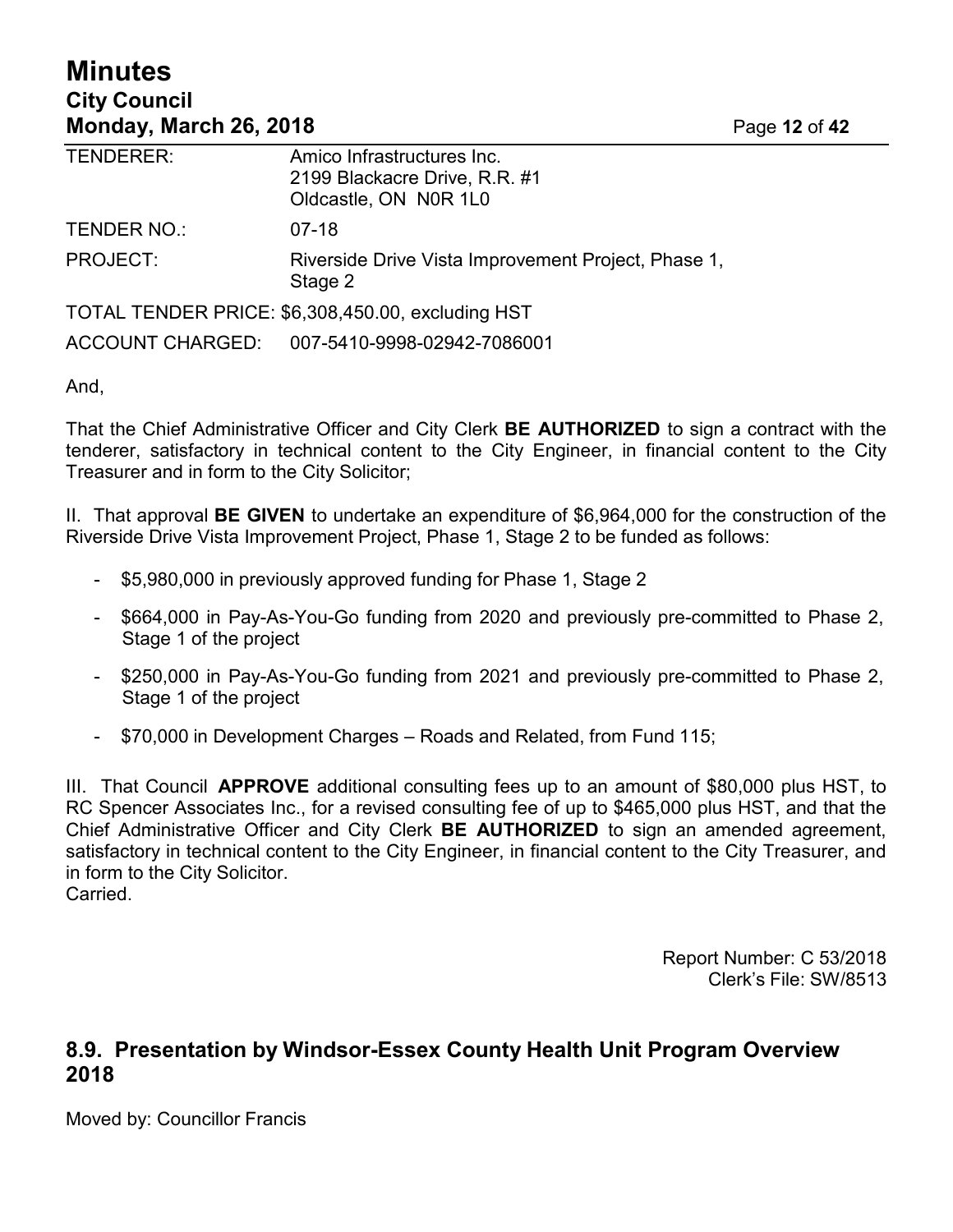# **Minutes City Council Monday, March 26, 2018** Page **13** of **42**

Seconded by: Councillor Gignac

Decision Number: CR157/2018 SDHC 552 That the presentation entitled Windsor-Essex County Health Unit Program Overview 2018, provided by Theresa Marentette and Nicole Dupuis of the Windsor-Essex County Health Unit **BE RECEIVED** for information. **Carried** 

> Report Number: SCM 100/2018 Clerk's File: MH2018

### **8.10. Response to CQ 44/2017 - Poet Laureate Program and Next Steps**

Moved by: Councillor Francis Seconded by: Councillor Gignac

Decision Number: CR158/2018 SDHC 554 That the report from the Cultural Development Coordinator regarding the update on the Poet Laureate Program **BE RECEIVED**; and further,

That the Poet Laureate Program, established as an ongoing program, **BE UPDATED** to include two new positions – Poet Laureate Emeritus, and Youth Poet Laureate; and further,

That an additional \$1,500 honorarium **BE APPROVED** for the program, and **BE CHARGED** to the existing budget allocation in the Cultural Affairs Operating Budget, subject to annual approvals as part of the overall budget process, to support the inclusion of these two new positions; and further,

That Administration **BE DIRECTED** to seek nominations for recognized Windsor authors for the position of Poet Laureate and Youth Poet Laureate, to **BE APPOINTED** for the next term of Council.

**Carried** 

Report Number: SCM 101/2018 Clerk's File: SR2018

### **8.11. Green Ontario Fund Social Housing Program (City Wide)**

Moved by: Councillor Francis Seconded by: Councillor Gignac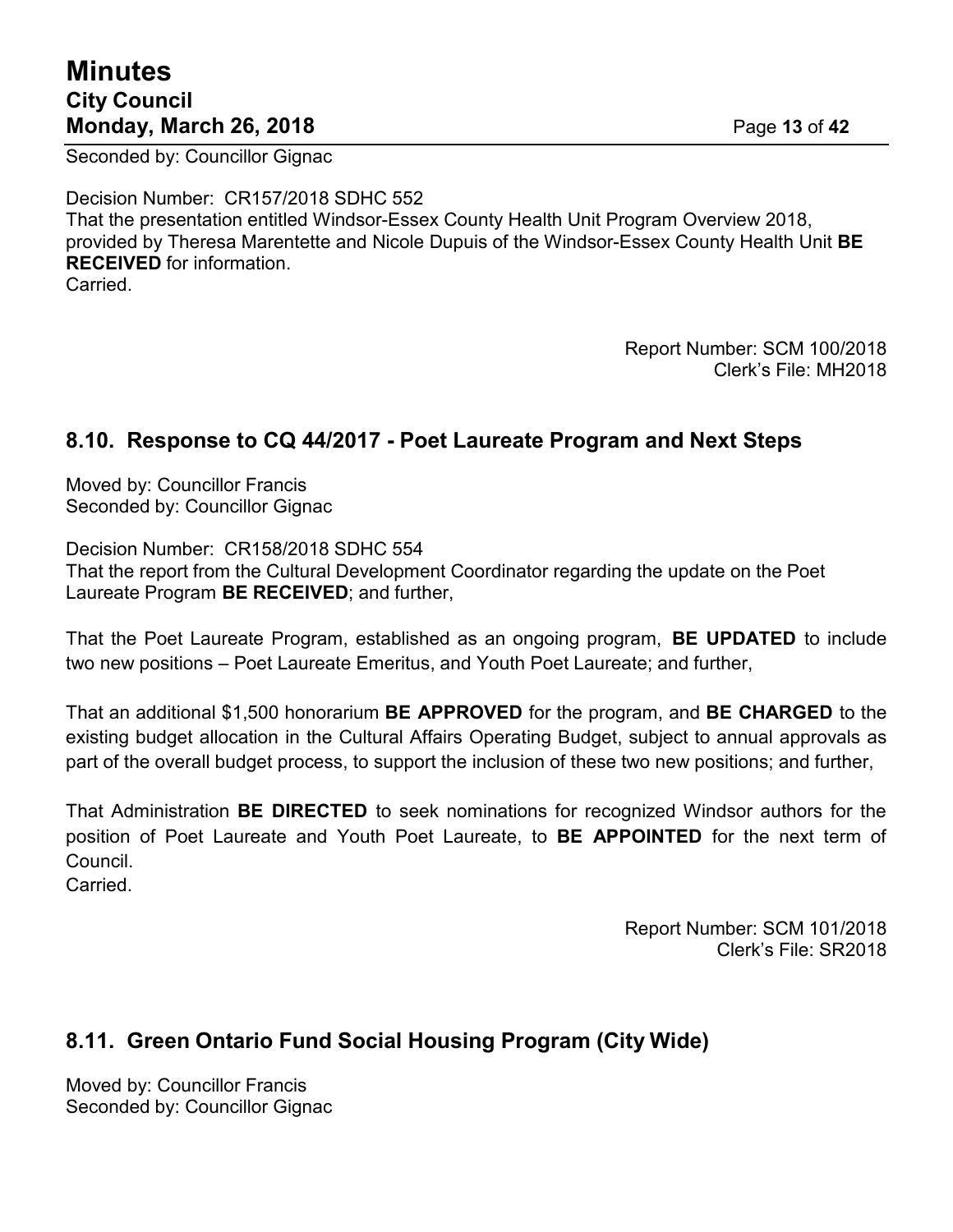# **Minutes City Council Monday, March 26, 2018** Page **14** of **42**

Decision Number: CR159/2018 SDHC 555 That this report regarding the Green Ontario Fund Social Housing Program **BE ACCEPTED**; and further,

That the Executive Director of Housing and Children's Services or their authorized designate **BE AUTHORIZED** to make necessary submissions to secure funding and deliver the Green Ontario Fund Social Housing Program; and further,

That in the event the City of Windsor is allocated funds under the Green Ontario Fund Social Housing Program that the Executive Director **BE AUTHORIZED** to confirm to the Housing Services Corporation (HSC) and/or provincial agency and/or provincial ministry having authority over the program, that the City of Windsor as Service Manager will deliver the program and further participate in and deliver any subsequent additional funding allocation from HSC and/or provincial agency and/or provincial ministry having authority over the program if such additional funding allocation becomes available; and further,

That the Chief Administrative Officer and City Clerk or their authorized designates **BE AUTHORIZED** to execute a Transfer Payment Agreement between the City of Windsor and the Housing Services Corporation (HSC) and/or provincial agency and/or provincial ministry having authority over the program, including any related amendments and extensions for any current or subsequent related programs, provided that the Transfer Payment Agreements and any related amendment and extensions are in a form satisfactory to the City Solicitor, satisfactory in financial content to the City Treasurer, and in technical content to the Executive Director of Housing & Children's Services; and further,

That the Executive Director of Housing and Children's Services or their authorized designate **BE AUTHORIZED**, throughout the duration of the Green Ontario Fund social housing program and any subsequent extensions to take such actions required to implement, operate and manage the program, apply practical operational tasks and activities, approve projects, allocate funds, withdraw, negotiate and re-allocate funds, including re-allocation between different program components and program recipients, agencies and organizations to maintain and ensure compliance with program rules and criteria and/or to enable full take-up of program funds; and further,

That the Community Development and Health Commissioner or their authorized designate **BE AUTHORIZED** to develop, execute, sign, amend and terminate necessary program agreements and documents as required for the Green Ontario Fund Social Housing Program provided such agreements and documents comply with the governing program requirements and are in form satisfactory to the City Solicitor, satisfactory in financial content to the City Treasurer, and in technical content to the Executive Director of Housing & Children's Services; and further,

That the Executive Director of Housing and Children's Services or their authorized designate **BE AUTHORIZED** to acquire resources and partner to deliver the Green Ontario Fund Social Housing Program, at a cost not to exceed the provincial funds provided by the Housing Services Corporation (HSC) and/or provincial agency and/or provincial ministry or any amounts allocated to the program in the approved City budget in each respective year.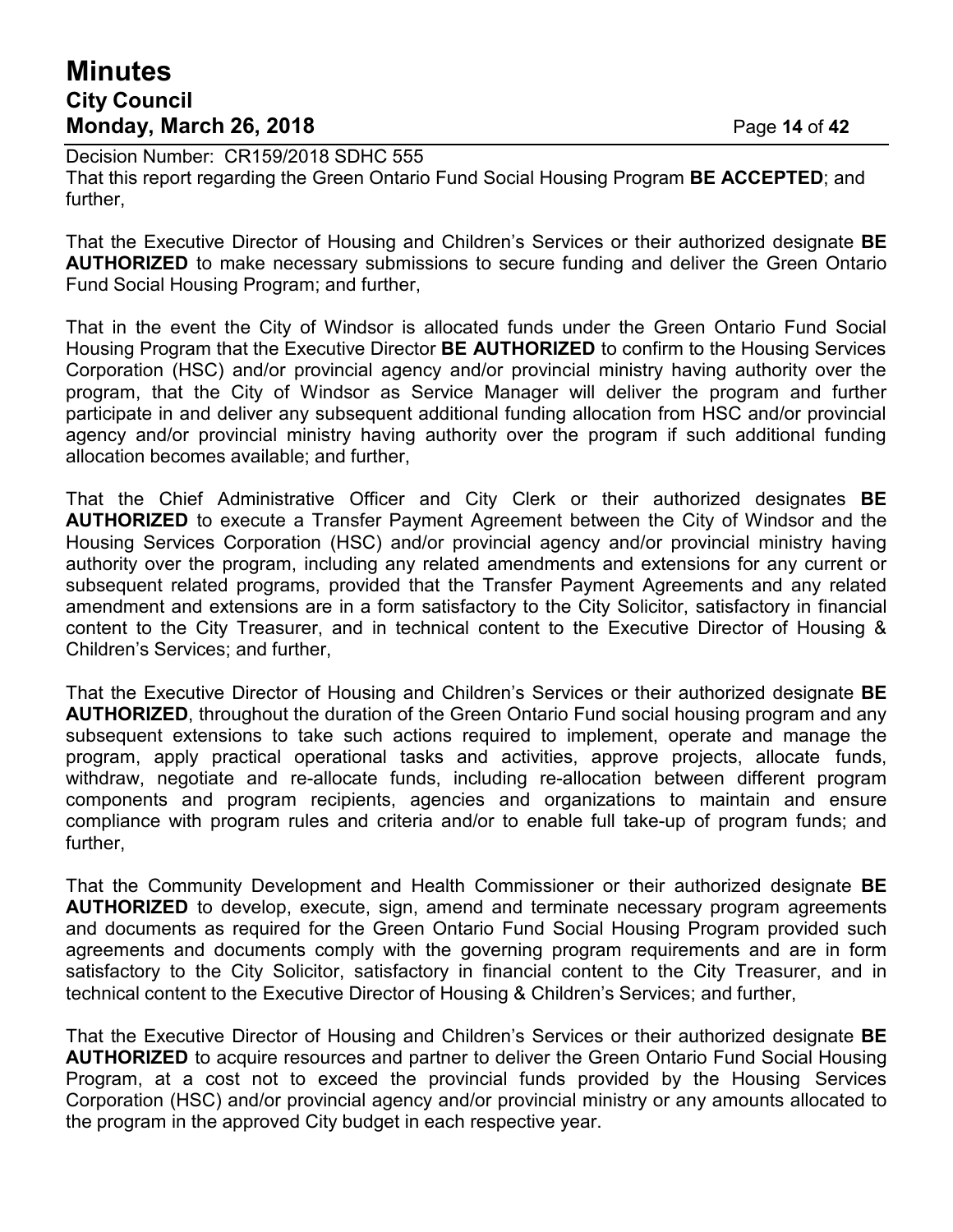Carried.

Report Number: SCM 102/2018 Clerk's File: GP2018

### **8.12. Minutes of the Windsor Essex County Environment Committee of its meeting held January 25, 2018**

Moved by: Councillor Francis Seconded by: Councillor Gignac

Decision Number: CR160/2018 ETPS 570 That the minutes of the Windsor Essex County Environment Committee of its meeting held January 25, 2018 **BE RECEIVED** for information. Carried.

> Report Number: SCM 85/2018 Clerk's File: MB2018

# **8.13. CQ72-2015 (MTR2015) – Review of Fencing in the VIA Rail Corridor from Pillette to Lauzon**

Moved by: Councillor Francis Seconded by: Councillor Gignac

Decision Number: CR161/2018 ETPS 571

That in response to CQ72-2015, asked by Councillor Gignac, regarding a request for review of the VIA Rail corridor on the north side between Lauzon and Pillette to identify safety issues with regard to deteriorating fences, Administration **BE DIRECTED** to contact Transport Canada about the preparation of a technical safety audit along the said VIA Rail corridor to determine the need for fencing and the negotiation of an agreement with VIA Rail dealing with funding of any fencing along this corridor. Carried.

> Report Number: SCM 86/2018 Clerk's File: MTR2018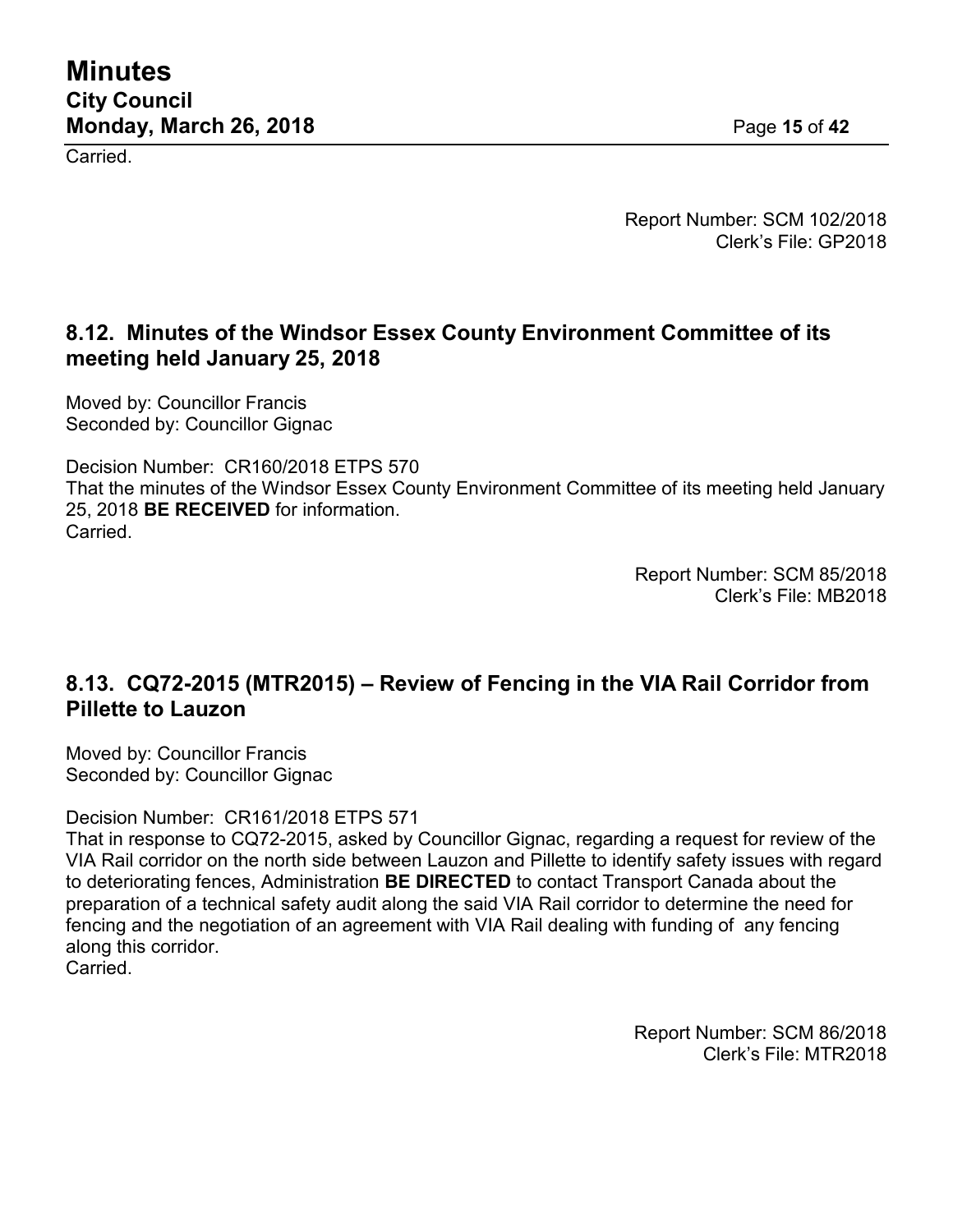### **8.14. Sewer and Water Line Warranty Coverage for Residential Property Owners**

Moved by: Councillor Francis Seconded by: Councillor Gignac

Decision Number: CR162/2018 ETPS 572 That City Council:

- 1. **ENDORSE** the Local Authority Services (LAS) Sewer and Water Line Warranty Program offered to homeowners by Service Line Warranties of Canada (SLWC);
- 2. **DIRECT** Administration to promote the program through the City of Windsor's various communication resources including the City's website and social media sites;
- 3. **AUTHORIZE** the execution of an agreement with Service Line Warranties of Canada, satisfactory in form to the City Solicitor, in technical content to the City Engineer, and in financial content to the Chief Financial Officer and City Treasurer.

Carried.

Report Number: SCM 87/2018 Clerk's File: GM2018

# **8.16. Tabling of the 2017 draft Environmental Master Plan\_City Wide**

Moved by: Councillor Francis Seconded by: Councillor Gignac

Decision Number: CR164/2018 ETPS 574 That the updated 2017 Environmental Master Plan, attached as Appendix A, **BE APPROVED** as presented**.** Carried.

> Report Number: SCM 89/2018 Clerk's File: SW/8523

### **8.17. Climate Change Adaptation Plan Status and response to CQ34-2017 and CQ41-2017-City Wide**

Moved by: Councillor Francis Seconded by: Councillor Gignac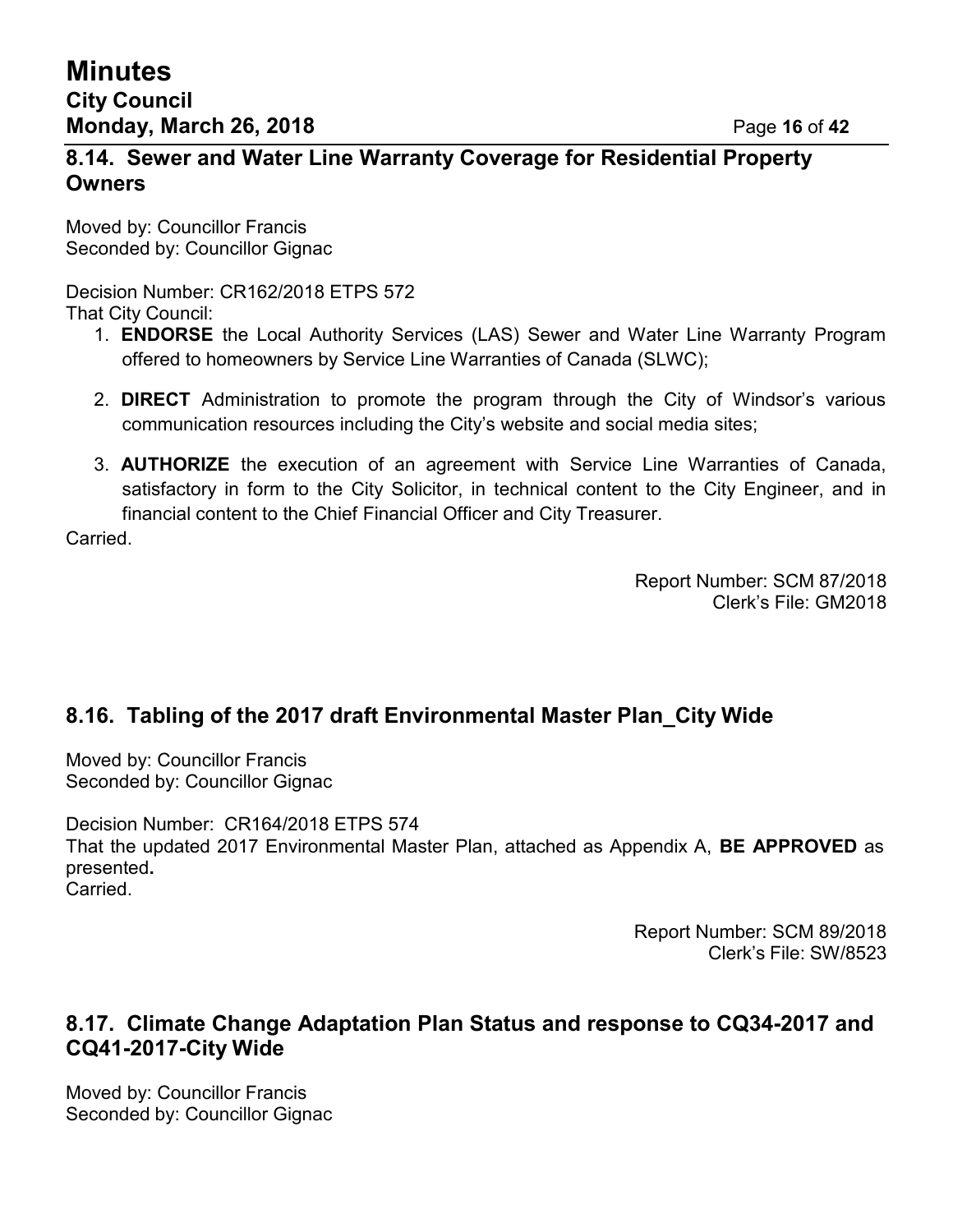# **Minutes City Council Monday, March 26, 2018** Page **17** of **42**

Decision Number: CR165/2018 ETPS 575 That the Council Report of the Supervisor, Environmental Sustainability and Climate Change, dated January 30, 2018, entitled Climate Change Adaptation Plan Status and response to CQ34- 2017 and CQ41-2017 **BE RECEIVED** for information. **Carried** 

> Report Number: SCM 90/2018 Clerk's File: EI/10822

### **8.18. Updating the Climate Change Adaptation Plan and Changemakers Project - City Wide**

Moved by: Councillor Francis Seconded by: Councillor Gignac

Decision Number: CR166/2018 ETPS 576

- 1. That City Council **APPROVE** participation in ICLEI Canada's Adaptation Changemakers Project; and,
- 2. That the Chief Administrative Officer and the City Clerk **BE AUTHORIZED** to take any such action required to effect the recommendation noted above and sign any required documentation for ICLEI Canada, satisfactory in legal form to the City Solicitor, in technical content to the City Engineer and in financial content to the City Treasurer; and,
- 3. That the Chief Administrative Officer **DELEGATE** signing of all claims and applicable schedules and other such documents required as part of the request for payment to the Senior Manager of Pollution Control or designate, subject to financial content approval from the area's Financial Planning Administrator or their manager.

Carried.

Report Number: SCM 91/2018 Clerk's File: EI/10822

### **8.19. Partnership with Partners for Action\_City Wide**

Moved by: Councillor Francis Seconded by: Councillor Gignac

Decision Number: CR167/2018 ETPS 577

That the report of the Supervisor of Environmental Sustainability and Climate Change dated January 30, 2018 entitled "Partnership with Partners for Action" **BE RECEIVED** for information.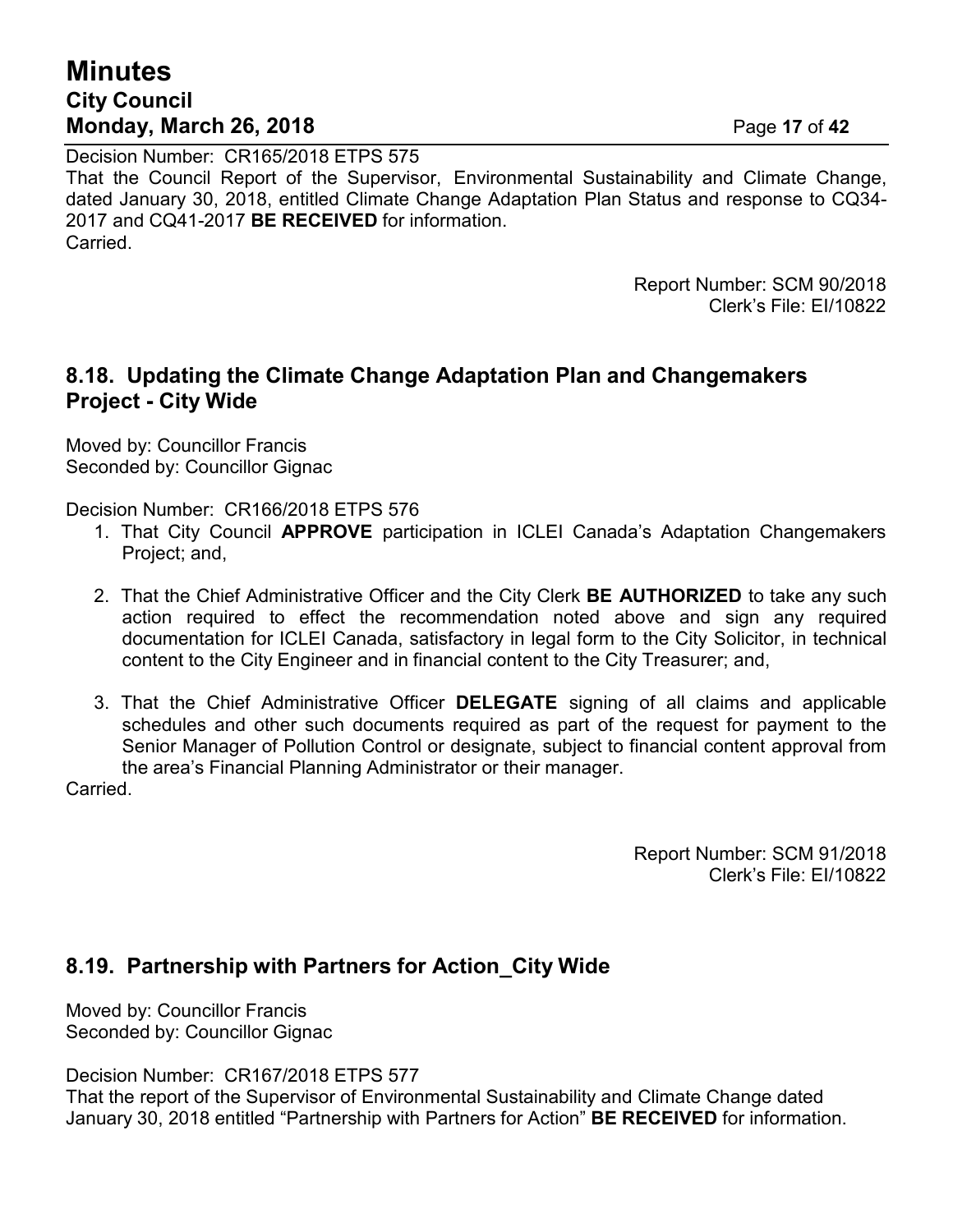Carried.

Report Number: SCM 92/2018 Clerk's File: EI/10822

### **8.20. 3798-Howard Avenue - Permission for parking encroachment on Sandison Street right-of-way - Ward 9**

Moved by: Councillor Francis Seconded by: Councillor Gignac

Decision Number: CR168/2018 ETPS 578

That the applicants request for the property at 3798 Howard Avenue, identified as PLAN 1259 PT LOT 54 & PT; CLOSED ALLEY; RP 12R1954 PART 2; RP 12R19265 PART 1; to permit a paved vehicle manoeuvring area encroachment on the Sandison Street right-of-way shown on drawing C-3419, **BE APPROVED;** and,

That a parking encroachment shown on drawing C-3419 for this property, **BE APPROVED**, subject to the owner entering into and encroachment agreement, satisfactory in form to the City Solicitor, and in technical content to the City Engineer, to comply with the terms and conditions:

- a) Furnish a copy of the Registered Deed by which ownership to the property was acquired;
- b) Pay a \$229.25 (includes 7% G.I.S. charge) encroachment application fee to the Engineering Department;
- c) Indemnify the City of Windsor against all claims which may arise by reason of its occupying sections of the public right-of-way herein before listed and file with the City a Certificate of Insurance showing proof of General Liability insurance with a minimum amount of \$2,000,000.00 per occurrence, a cross liability endorsement, The Corporation of the City of Windsor as an additional insured, and a 30 day notice of cancellation provision;
- d) The Certificate of Insurance must be satisfactory in form to the Manager of Risk and Insurance, and provided to the City prior to the commencement of this encroachment and annually thereafter;
- e) Pay a \$300.00 fee to the Engineering Department for the preparation of the agreement, to be signed by the property owner;
- f) Pay a surcharge in the amount of \$102.00 to the Engineering Department, as required by M67-2015;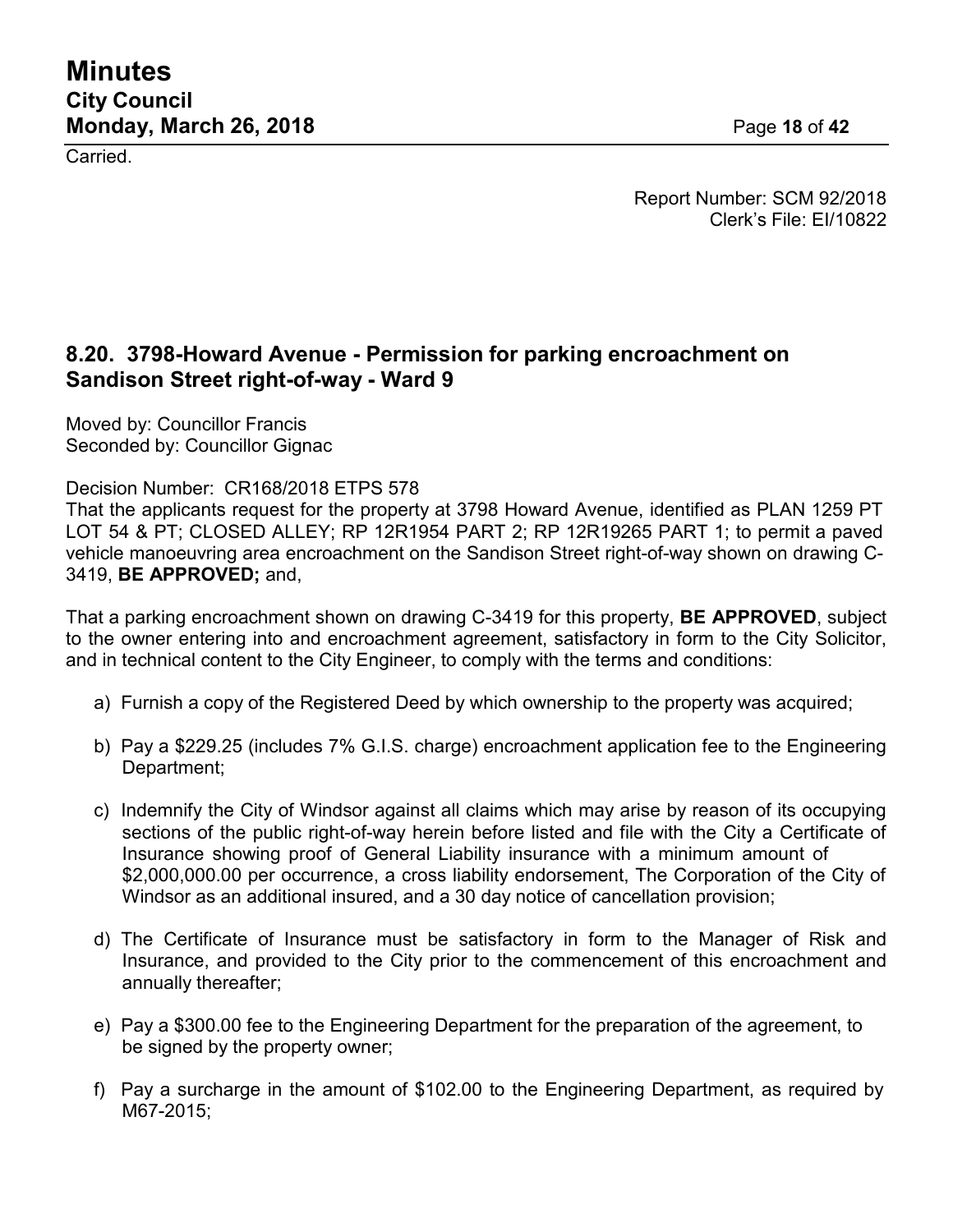- g) Pay a one-time encroachment fee of \$1,085.00, calculated according to M67-2015, and any and all applicable provincial and federal land taxes, etc;
- h) Remove the encroachment and restore the area within 60 days to the condition of the surrounding area upon receipt of written notice by the City Engineer to do so;
- i) The applicant agrees to obtain a Street Opening Permit at a cost of \$212.00 for the subject encroachment;
- j) The agreement shall be for 20 years from the agreement execution date or change of zoning or change in ownership, whichever comes first; and,
- k) The applicant agrees to maintain and repair the paved manoeuvring area and the adjacent municipal sidewalk to the satisfaction of the City Engineer.

Carried.

Report Number: SCM 93/2018 Clerk's File:SE2018

### **8.21. Report No. 70 of the Windsor Bicycling Committee - Resolution submitted by Bike Windsor Essex**

Moved by: Councillor Francis Seconded by: Councillor Gignac

Decision Number: CR169/2018 That Report No. 70 of the Windsor Bicycling Committee of its meeting held February 8, 2018, indicating:

That the attached resolution submitted by Bike Windsor Essex relating to the following:

- To urge the Provincial Government to recommend that the Ministry of Transportation include an annual investment of \$75 million in cycling infrastructure in its capital budget;
- To urge Mayor Dilkens to write a letter of support to the Minister of Transportation;
- To encourage other municipalities across Ontario through the Association of Municipalities of Ontario, to join with the City of Windsor in calling on the Province to Act.

### **BE NOTED AND FILED.**

Carried.

Report Number: SCM 94/2018 Clerk's File: MB2018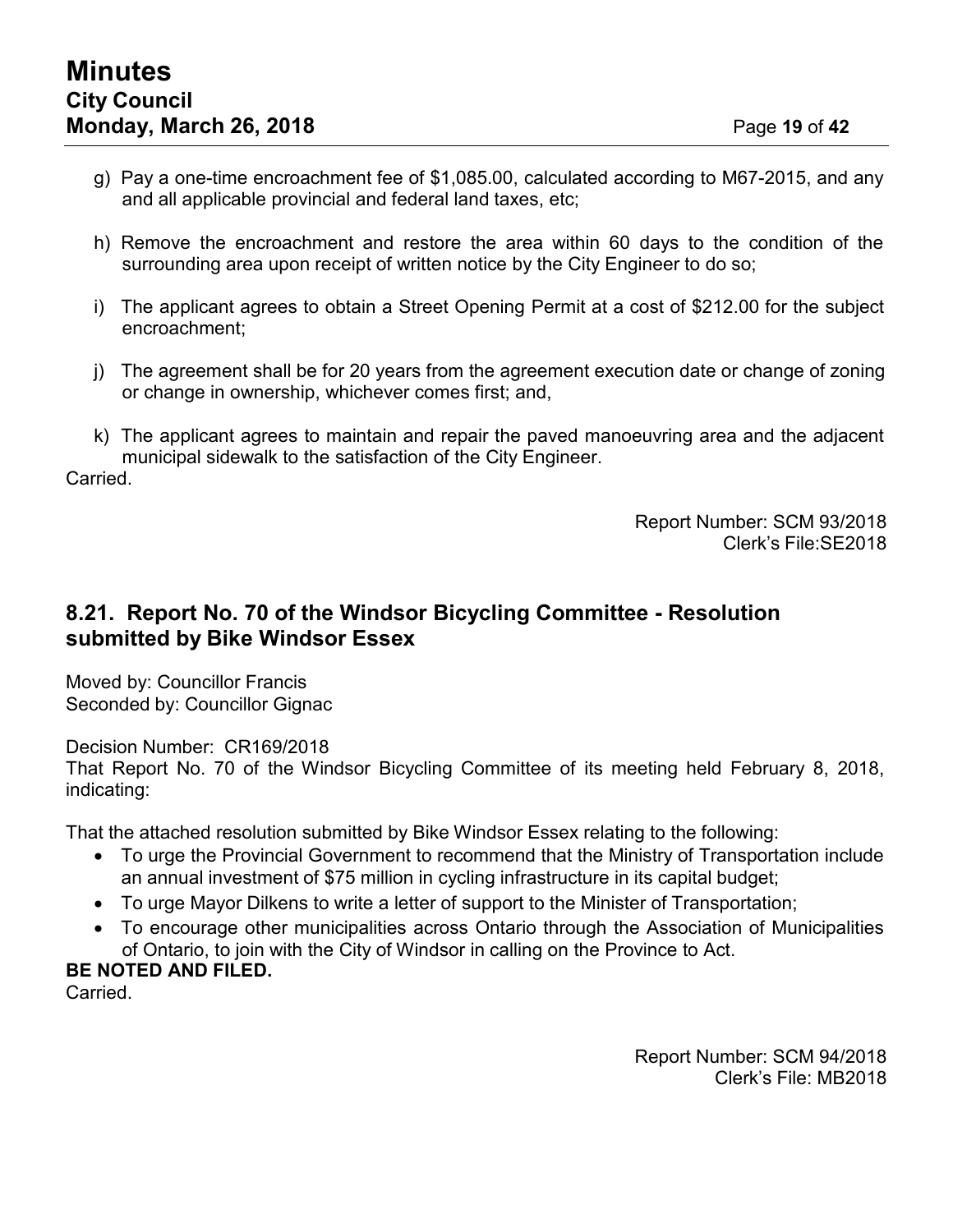Moved by: Councillor Francis Seconded by: Councillor Gignac

Decision Number: CR170/2018 ETPS 580 That the Environment, Transportation and Public Safety Standing Committee and the Transit Windsor Board of Directors **RECEIVE FOR INFORMATION** the year to date ridership information as at December 31, 2017. **Carried** 

> Report Number: SCM 95/2018 Clerk's File: MT2018

### **11.2. Transit Windsor Contributory Pension Plan-Letter of Credit Increase for 2018**

Moved by: Councillor Francis Seconded by: Councillor Gignac

#### Decision Number: CR174/2018

That City Council **APPROVE** increasing the Scotiabank issued Letter of Credit from a current cumulative total of \$4,533,936 to an upset limit of \$5,043,936 which is allowable under the maximum Letter of Credit room of \$5,867,100 based on 15% of plan liabilities as shown in the Actuarial Valuation as at December 31, 2016 for Transit Windsor's Contributory Pension Plan, with all the remaining payments charged to the operating budget in Transit Windsor; and,

That the Mayor and City Treasurer **BE AUTHORIZED** to execute any documents associated with this \$510,000 increase to the Transit Windsor Contributory Pension Plan Letter of Credit, satisfactory in form to the City Solicitor and in financial and technical content to the City Treasurer; and,

That City Council **DELEGATE** authority to the CAO to approve future adjustments to the Letter of Credit, which may be required, in order to fund the Transit Windsor pension deficit up to the maximum allowable amount of 15% of plan liabilities as determined by the annual Actuarial Valuation, and in consultation with the Executive Director of Transit Windsor and the City Treasurer and where such approval is given that Council **BE ADVISED** as part of the next annual pension report.

Carried.

Report Number: C 55/2018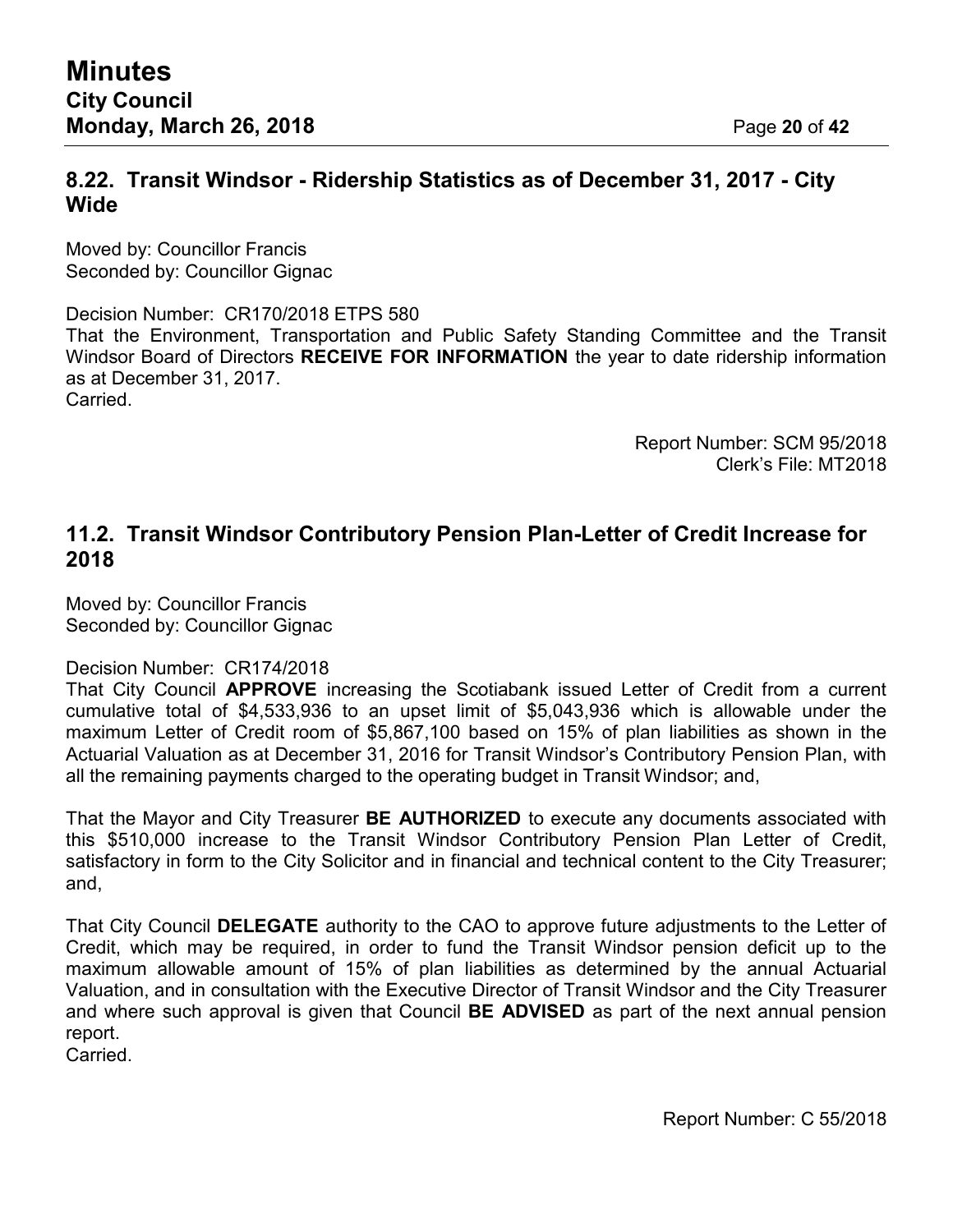Clerk's File: AS2018

# **11.3. 2017 and 2018 Essex-Windsor Solid Waste Authority Operating Budgets - City Wide**

Moved by: Councillor Francis Seconded by: Councillor Gignac

Decision Number: CR175/2018

That City Council **APPROVE** the Essex-Windsor Solid Waste Authority budgets for 2017 & 2018, which include:

- a) For 2017, confirmation of a 0% increase to municipalities, based on fixed cost allocation calculated on population and a Total Waste Management Fee of \$36.44 per tonne for refuse delivered for disposal; and,
- b) For 2018, a 2% increase to municipalities, based on a fixed cost allocation calculated on population and a Total Waste Management Fee of \$36.44 per tonne for refuse delivered for disposal.

**Carried** 

Report Number: C 54/2018 Clerk's File: EG/8335

### **11.4. Advance Approval of Capital Budget Items from 2022 to 2018 for Roseland Golf and Curling Club/Little River Golf Course**

Moved by: Councillor Francis Seconded by: Councillor Gignac

Decision Number: CR176/2018

That City Council **APPROVE** a pre-commitment of \$100,000 from project (RGC-001-18 – Roseland /Little River Golf Courses Asset Replacement/Improvements) which was approved in principle in the 2018 Capital Budget 6-year plan for use in 2018 with temporary financing costs applicable until funds are available in 2022. Carried.

> Report Number: C 43/2018 Clerk's File:AFB/12937 SR2018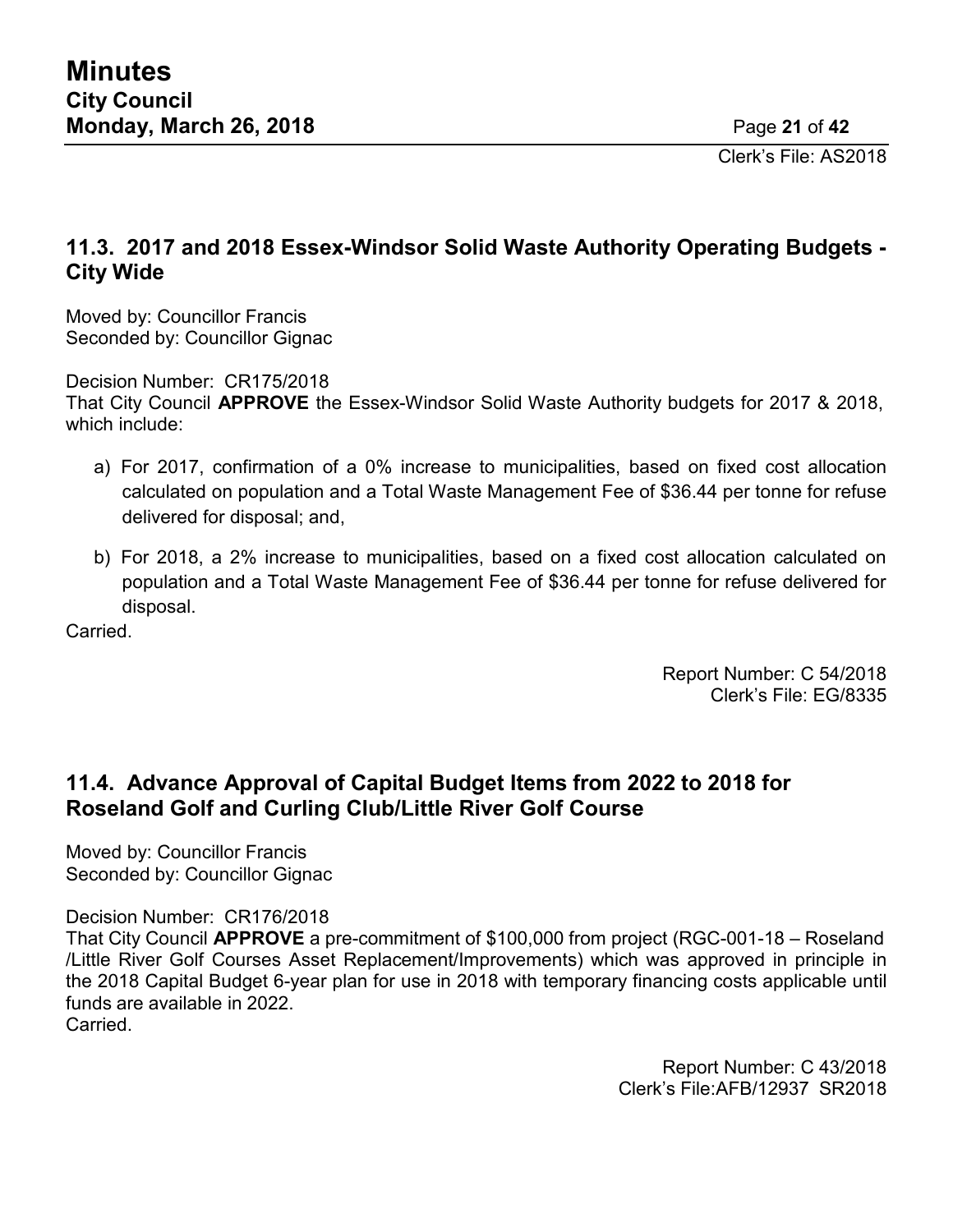### **11.5. Greater Essex County District School Board - Bus Bay, Parking and Fence Encroachments By-law 208-2008, Section 3.2 - City Wide**

Moved by: Councillor Francis Seconded by: Councillor Gignac

Decision Number: CR177/2018

- I. That the request for exemption of encroachment fees by the Greater Essex County District School Board (GECDSB) pertaining to existing bus bays and other encroachments on City right-of-way from Council Report C 225/2016 **BE AMENDED**, with the following terms and conditions:
	- (b) Remove the encroachments and restore the area within eight (8) months to the condition of the surrounding area upon receipt of written notice by the City Engineer to do so;
	- (e) The agreement shall be for the lifetime of the encroaching structures so long as the Greater Essex County District School Board (GECDSB) lands are used as a school.
- II. Further, that the Chief Administrative Officer and City Clerk **BE AUTHORIZED** to sign the agreement, satisfactory in form to the City Solicitor and in technical content to the City Engineer, in accordance with By-law 208-2008 as the authority for encroachments. Carried.

Report Number: C 44/2018 Clerk's File: SE2018

### **11.6. Association of Municipalities of Ontario (AMO) – Request for Proposals To Host Conferences in 2021, 2022, 2023 and 2024 - City Wide**

Moved by: Councillor Francis Seconded by: Councillor Gignac

Decision Number: CR178/2018

That the report of the CAO dated March12, 2018 entitled "Association of Municipalities of Ontario (AMO) – Request for Proposals to host Conferences in 2021, 2022, 2023 and 2024", **BE RECEIVED**, and further,

That Administration **BE DIRECTED** to pursue the current RFP to host the AMO Conference in 2021, 2022, 2023 and 2024, with a bid to be submitted by the April 9, 2018 deadline, and that this **BE CHARGED** to the budget stabilization reserve (BSR) fund. Carried.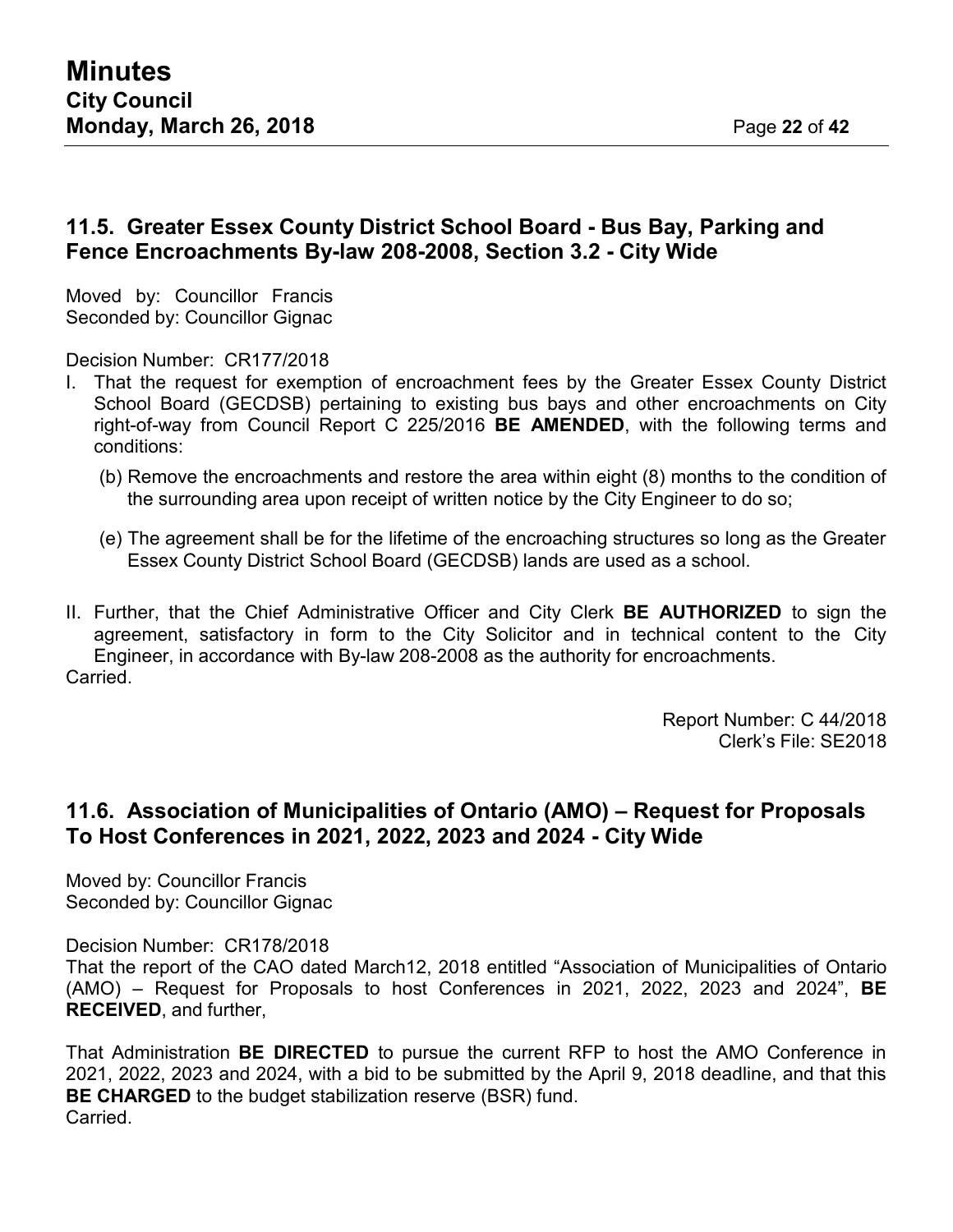Report Number: CM 12/2018 Clerk's File: MMA2018

# **9. REQUEST FOR DEFERRALS, REFERRALS AND/OR WITHDRAWALS**

### **11.7. Response to CQ24-2017 - Alley Closure between Vera Pl/Karl Pl and Church St/Bruce Ave, Ward 3**

Moved by: Councillor Gignac Seconded by: Councillor Bortolin

#### Decision Number: CR179/2018

That the report of the City Planner dated February 16, 2018 entitled "Response to CQ24-2017 – Alley Closure between Vera Pl/Karl Pl and Church St/Bruce Ave" **BE DEFERRED** to a future meeting of Council to allow for representatives from Windsor Police Service to be in attendance and available for any questions on the matter. Carried.

> Report Number: C 31/2018 Clerk's File: SAA2018

### **10. PRESENTATIONS AND DELEGATIONS (5 Minute maximum per delegate)**

### **10.2. City of Windsor's Poet Laureate Marty Gervais to kick-off "National Poetry Month" with a short poetry reading**

**Mary Gervais, City of Windsor's Poet Laureate**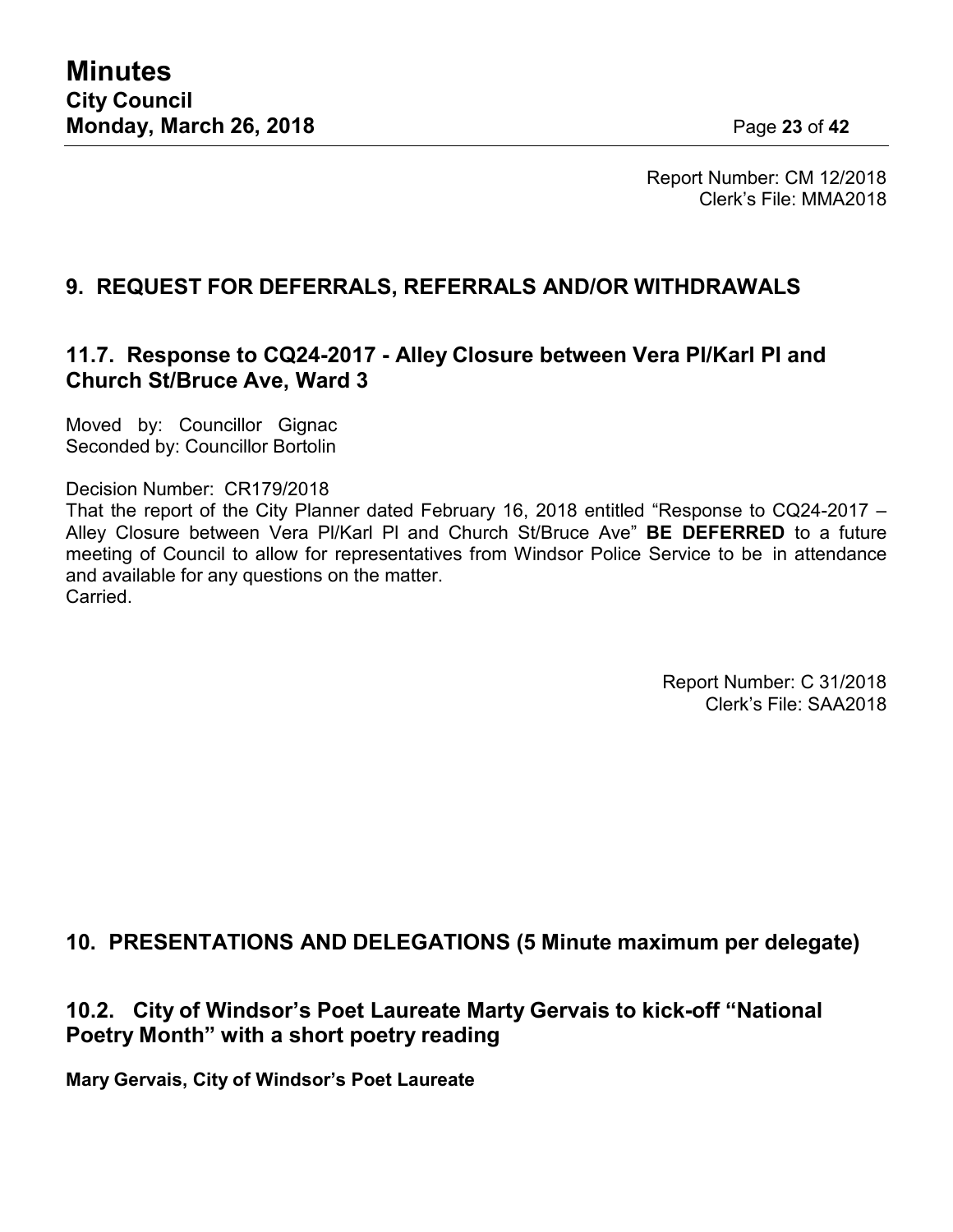# **Minutes City Council Monday, March 26, 2018** Page **24** of **42**

Marty Gervais, City of Windsor's Poet Laureate, appears before Council to kick-off "National Poetry Month" which is recognized in the month of April, with a short reading of a poem entitled "The Road We Take".

Moved by: Councillor Francis Seconded by: Councillor Kusmierczyk

Decision Number: CR172/2018

That the reading of the poem entitled "The Road We Take" by the City of Windsor's Poet Laureate in recognition of April being "National Poetry Month" **BE RECEIVED**. **Carried** 

Clerk's File: SR2018

### **10.1. David Cree - presentation "Ontario Business Case for Cruising the Great Lakes"**

### **David Cree, President and CEO of Windsor Port Authority**

David Cree, President and CEO of Windsor Port Authority, appears before Council to present a brief overview of "Ontario's Business Case for Cruising the Great Lakes", including the opportunity, the need for a business case, the Province's commitment, the Cruise Ship Industry Group (CSIG), project developments to date, and the role of the municipality.

Moved by: Councillor Elliott Seconded by: Councillor Gignac

Decision Number: CR171/2018

That the presentation by the CEO of the Windsor Port Authority providing an overview of "Ontario's Business Case for Cruising the Great Lakes" **BE RECEIVED**. **Carried** 

Clerk's File: AT2018

# **11.1. 2018 Strategic Tax Policy Discussion Report**

#### **Janice Guthrie, Deputy Treasurer, Taxation and Revenue**

Janice Guthrie, Deputy Treasurer, Taxation and Revenue, appears before Council to provide an overview of the 2018 Strategic Tax Policy Report, including the Property Tax Cycle, guiding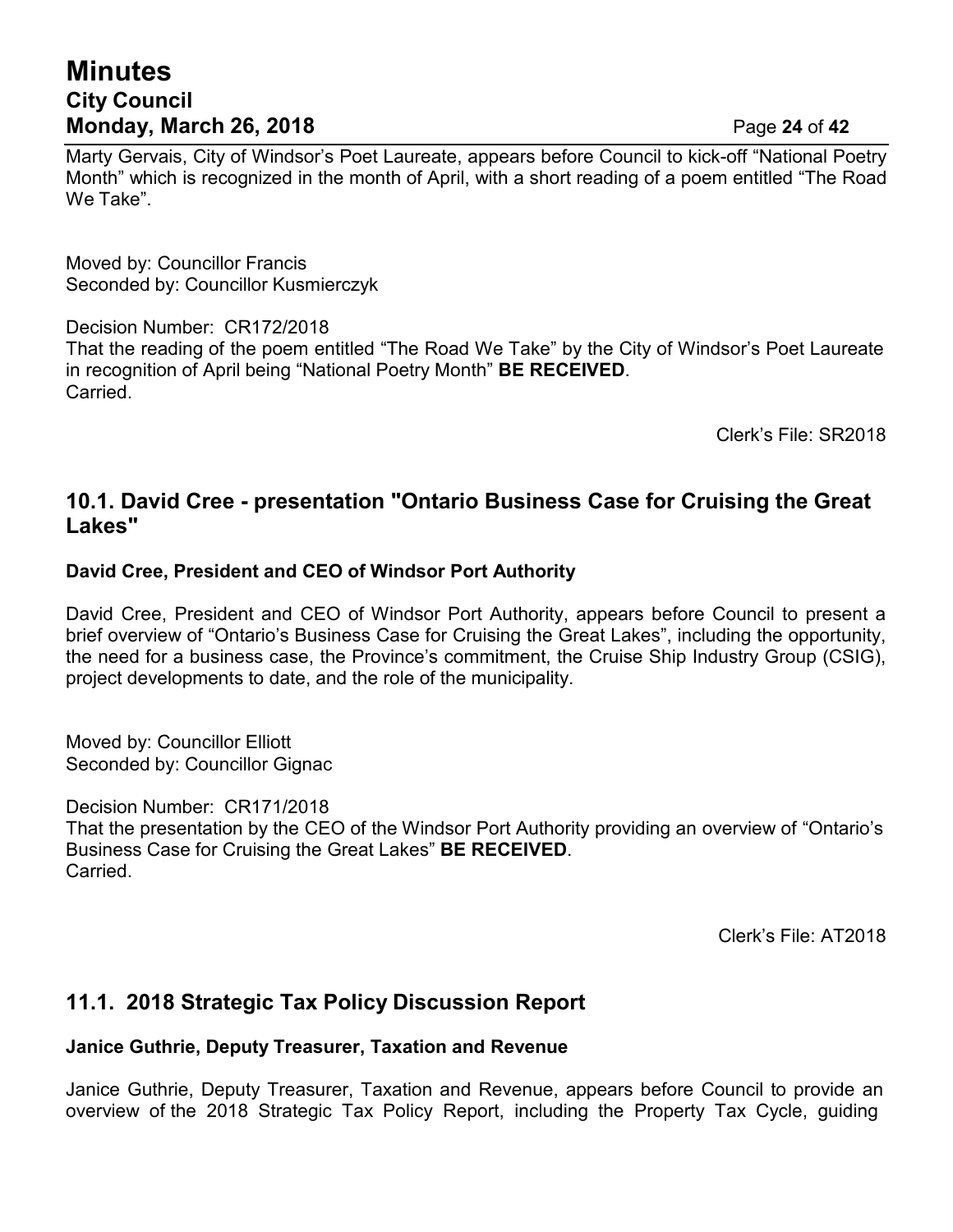# **Minutes City Council Monday, March 26, 2018** Page **25** of **42**

principles, the 2018 total tax levy, determination of taxes, relationship between tax rates and assessment, total taxes for a residential home, property tax comparison by category, property assessment, changes to property assessment, changes due to growth, changes in assessment value, impact of phase-in program, property classes, optional tax classes, pros and cons of using optional classes, tax rates and ratios, starting ratios, dealing with levy restrictions, education rates, terms for tax ratio modelling, and tax allocations.

Mayor Dilkens leaves the meeting at 7:17 o'clock p.m. and Councillor Francis assumes the Chair.

Mayor Dilkens returns to the meeting at 7:32 o'clock p.m. and Councillor Francis returns to his seat at the Council table.

Moved by: Councillor Francis Seconded by: Councillor Borrelli

Decision Number: CR173/2018

That city Council **RECEIVE** the information contained in teh 2018 Tax Policy Strategic Planning Report; and,

That City Council **APPOVE** the following 8 Guiding Principles which will be used to calculate the 2018 Final property tax rates:

Guiding Principle 1:

That Administration **CONTINUE** to include the use of optional tax classes of office building, shopping center, parking lot/vacant land, and large industrial in the establishment of annual property tax rates.

Guiding Principle 2:

That City Council **ENDORSE** the new multi-residential tax class as required by provincial legislation; and,

That Administration **CONSIDER** a reduction to the multi-residential tax ratio in the establishment of annual property tax rates.

Guiding Principle 3:

That Administration **CONSIDER** a reduction in tax rate for the new sub-class of farm property as part of the **2019 t**ax policy setting process.

Guiding Principle 4:

That tax reductions for the first and second sub-classes of farmland awaiting development **BE RECONFIRMED** at their present level of 65% and 30% respectively.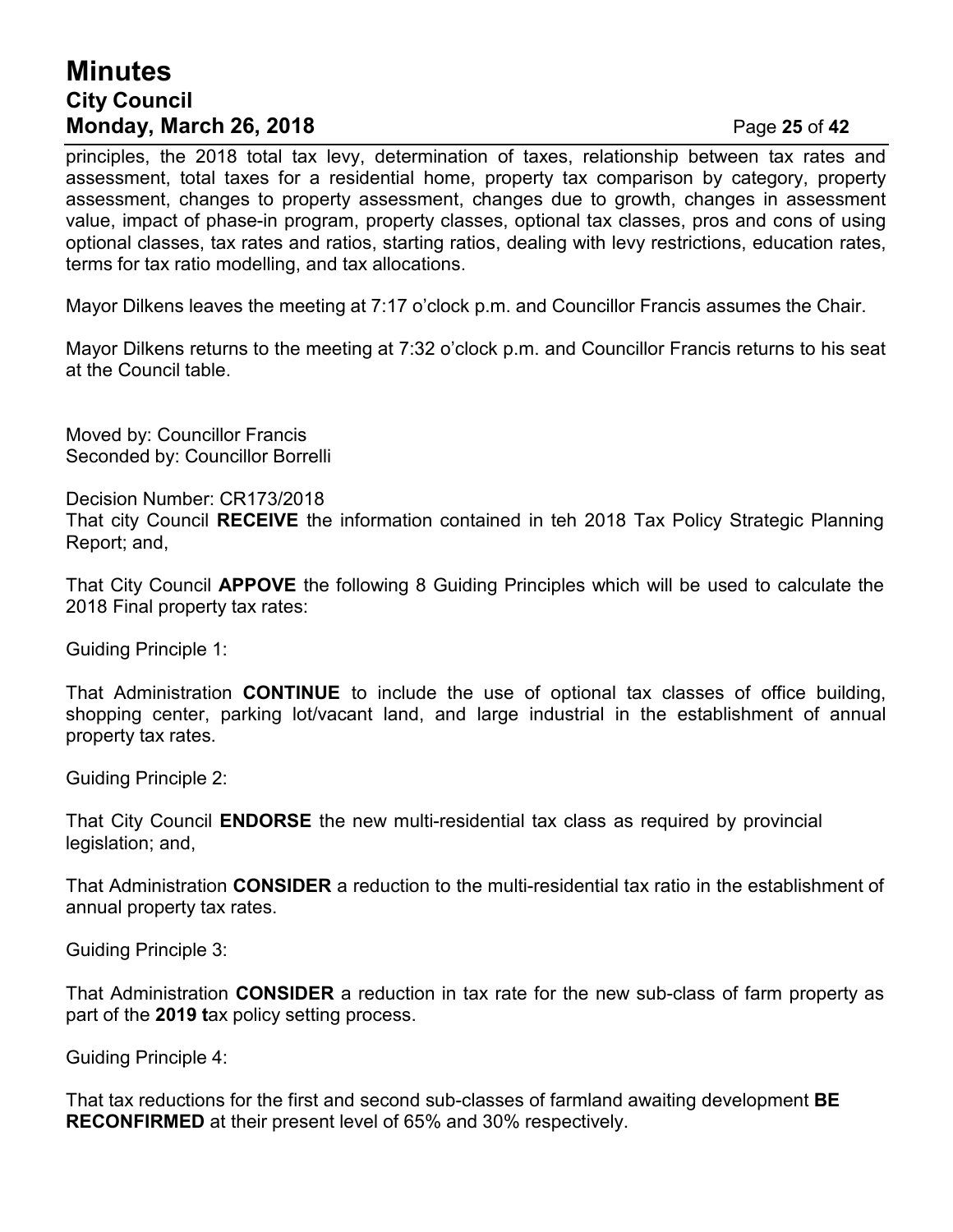Guiding Principle 5:

That Administration **RETAIN** a blended rate of 30% as the discount on excess commercial and vacant and excess industrial land; and

That Administration **REVIEW** the impacts of eliminating the discount on excess commercial and vacant and excess industrial land and include the resulting findings in the upcoming report to City Council dealing with the results of the vacant building rebate pilot project in the downtown area.

Guiding Principle 6:

That the Municipality **SET** the threshold on the tax level for eligible new construction at 100%.

Guiding Principle 7:

That the cost of capping **BE FUNDED** by way of a transfer from the Budget Stabilization Reserve

Guiding Principal 8:

That Administration **BE DIRECTED** to calculate the 2018 tax rates using the ratios as outlined in Option 2.

Carried.

Councillor Bortolin voting nay.

Report Number: C 48/2018 Clerk's File: AF2018

### **8.15. CQ 39-2017 - Front Yard Parking at 1850 Gladstone Avenue - Ward 4**

#### **Imad Aouli, resident of 1850 Gladstone Avenue, and Jackie Lassaline, Principal Planner, Lassaline Planning**

Imad Aouli, resident of 1850 Gladstone Avenue, and Jackie Lassaline, Principal Planner, Lassaline Planning, appear before Council and are available for questions regarding his application for a driveway permit for permission to cut the curb fronting the property and to allow front yard parking.

Moved by: Councillor Holt Seconded by: Councillor Payne

That the report of the Engineer II dated February 7, 2018 entitled "CQ39-2017 – Front Yard Parking at 1850 Gladstone Avenue – Ward 4" BE RECEIVED for information; and,

That the request to waive the front yard parking by-law for 1850 Gladstone Avenue to allow the homeowner to install a driveway BE APPROVED.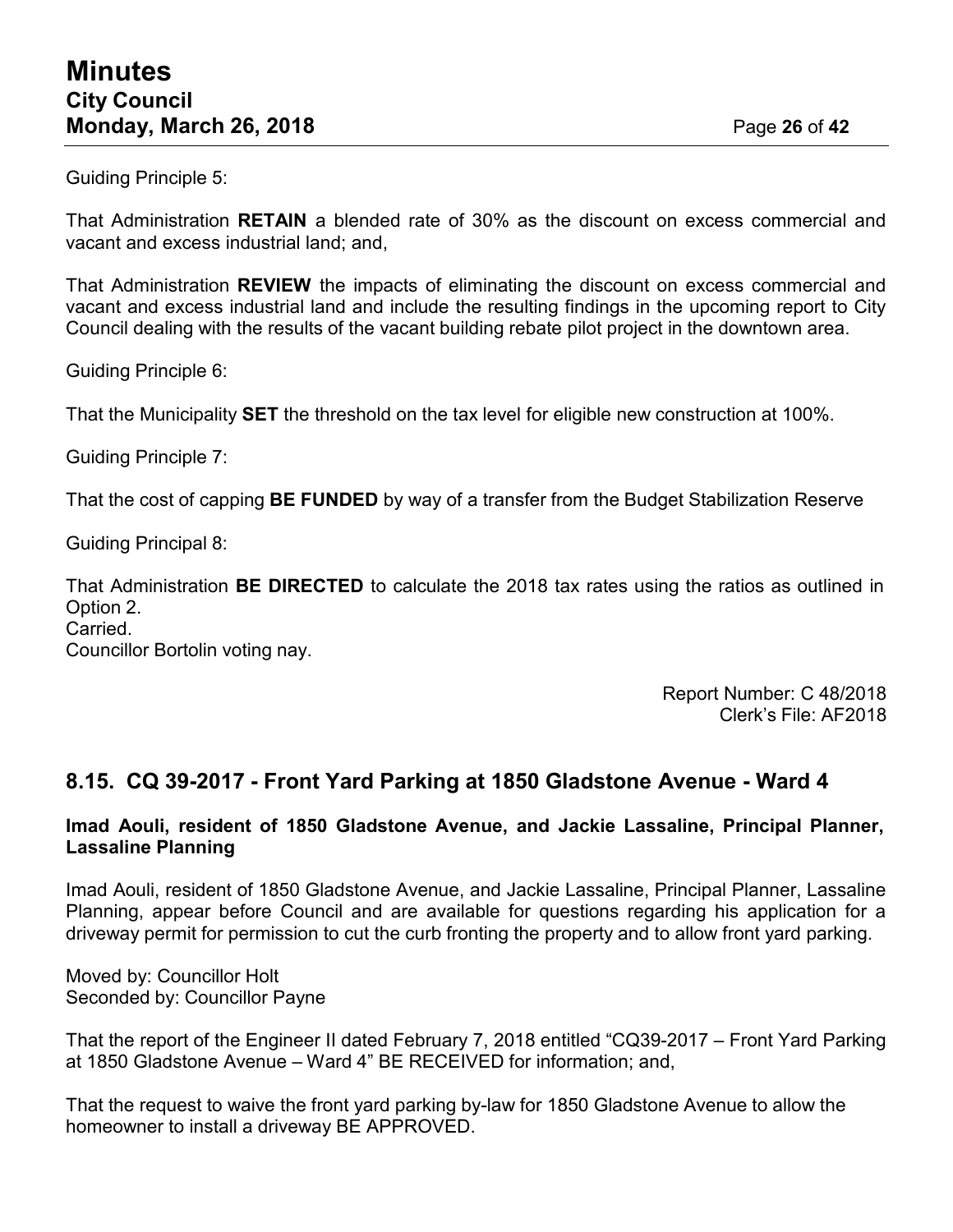The motion is **put** and is **lost** due to an equality of votes.

Aye votes: Councillors Holt, Payne, Francis and Borelli. Nay votes: Councillors Kusmierczyk, Elliott, Gignac and Bortolin. Absent: Councillors Sleiman and Marra. Abstain: None.

Moved by: Councillor Kusmierczyk Seconded by: Councillor Francis

Decision Number: CR163/2018 ETPS 573

That the report of the Environment, Transportation and Public Safety Standing Committee entitled "CQ39-2017 – Front Yard Parking at 1850 Gladstone Avenue" **BE RECEIVED**, and further, that approval **BE GRANTED** to the applicant for on-street accessible parking fronting 1850 Gladstone Avenue and that he **BE ALLOWED** to come back to Council in one year if there is a need to further petition Council. Carried.

Report Number: SCM 88/2018 Clerk's File: ST2018

### **11. REGULAR BUSINESS ITEMS (Non-Consent Items)**

None.

### **12. CONSIDERATION OF COMMITTEE REPORTS**

### **12.1. Report of the Special In-Camera meeting or other Committee as may be held prior to Council**

Moved by: Councillor Francis Seconded by: Councillor Payne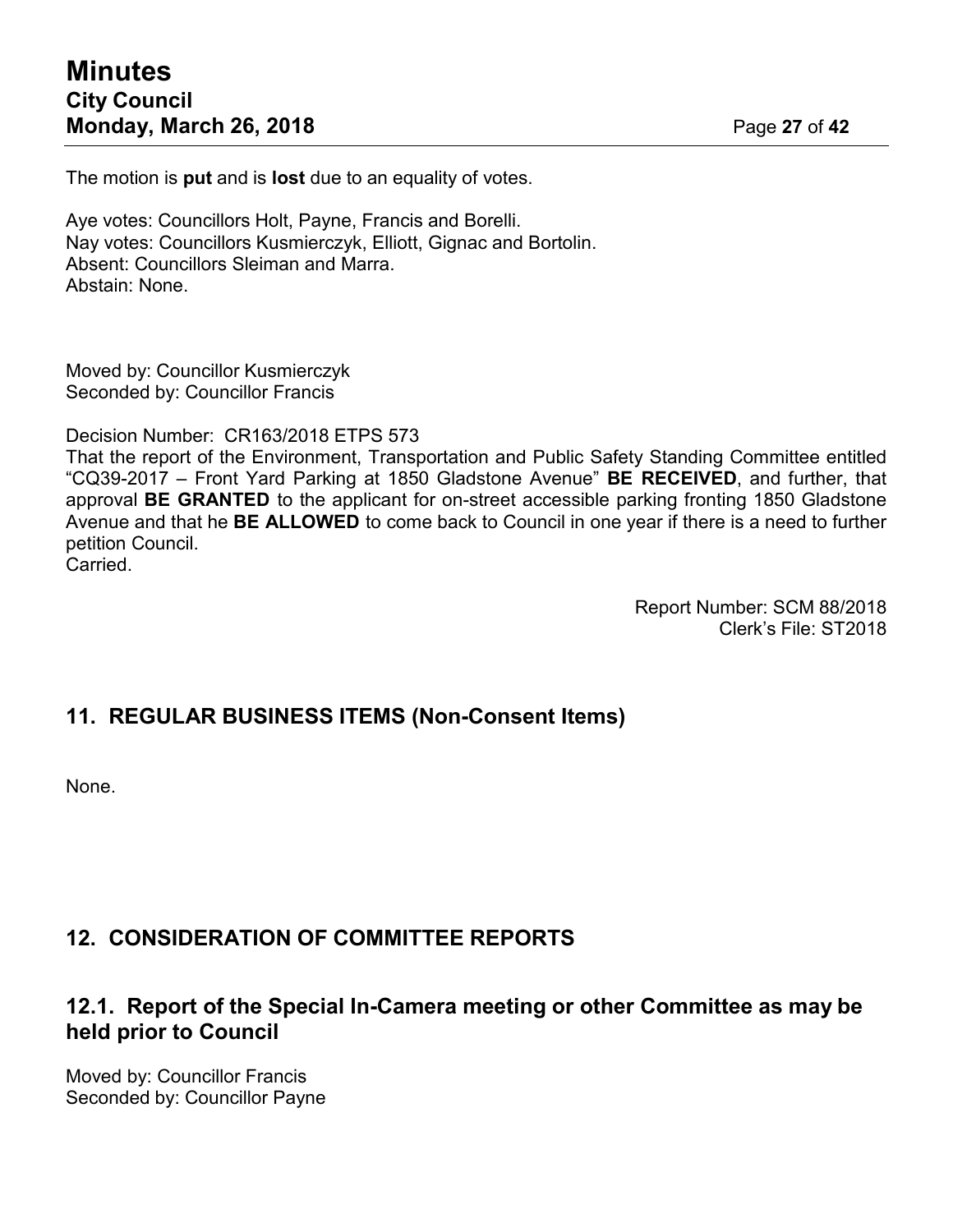# **Minutes City Council Monday, March 26, 2018** Page **28** of **42**

Decision Number: CR180/2018 That the report of the In Camera meeting held March 26, 2018 **BE ADOPTED** as presented. Carried.

Clerk's File: ACO2018

### **12.2. Report No. 119 of the Windsor Accessibility Advisory Committee - Funding for the Miracle Park Project**

Moved by: Councillor Francis Seconded by: Councillor Payne

Decision Number: CR181/2018 That Report No. 119 of the Windsor Accessibility Advisory Committee – Funding for the Miracle Park Project **BE ADOPTED** as presented. Carried.

Report Number: SCM 98/2018 Clerk's File: MB2018

### **12.3. Special meeting of the Environment, Transportation & Public Safety Standing Committee - In-Camera February 21, 2018**

Moved by: Councillor Francis Seconded by: Councillor Payne

Decision Number: CR182/2018 That the report of the Environment, Transportation & Public Safety Standing Committee In Camera meeting held February 21, 2018 **BE ADOPTED** as presented. Carried.

> Report Number: SCM 97/2018 Clerk's File: MB2018

# **12.4. Report of the Striking Committee meeting held March 5, 2018**

Moved by: Councillor Francis Seconded by: Councillor Payne

Decision Number: CR183/2018 That the **Report of the Striking Committee** of its meeting held March 5, 2018 **BE ADOPTED** as presented. Carried.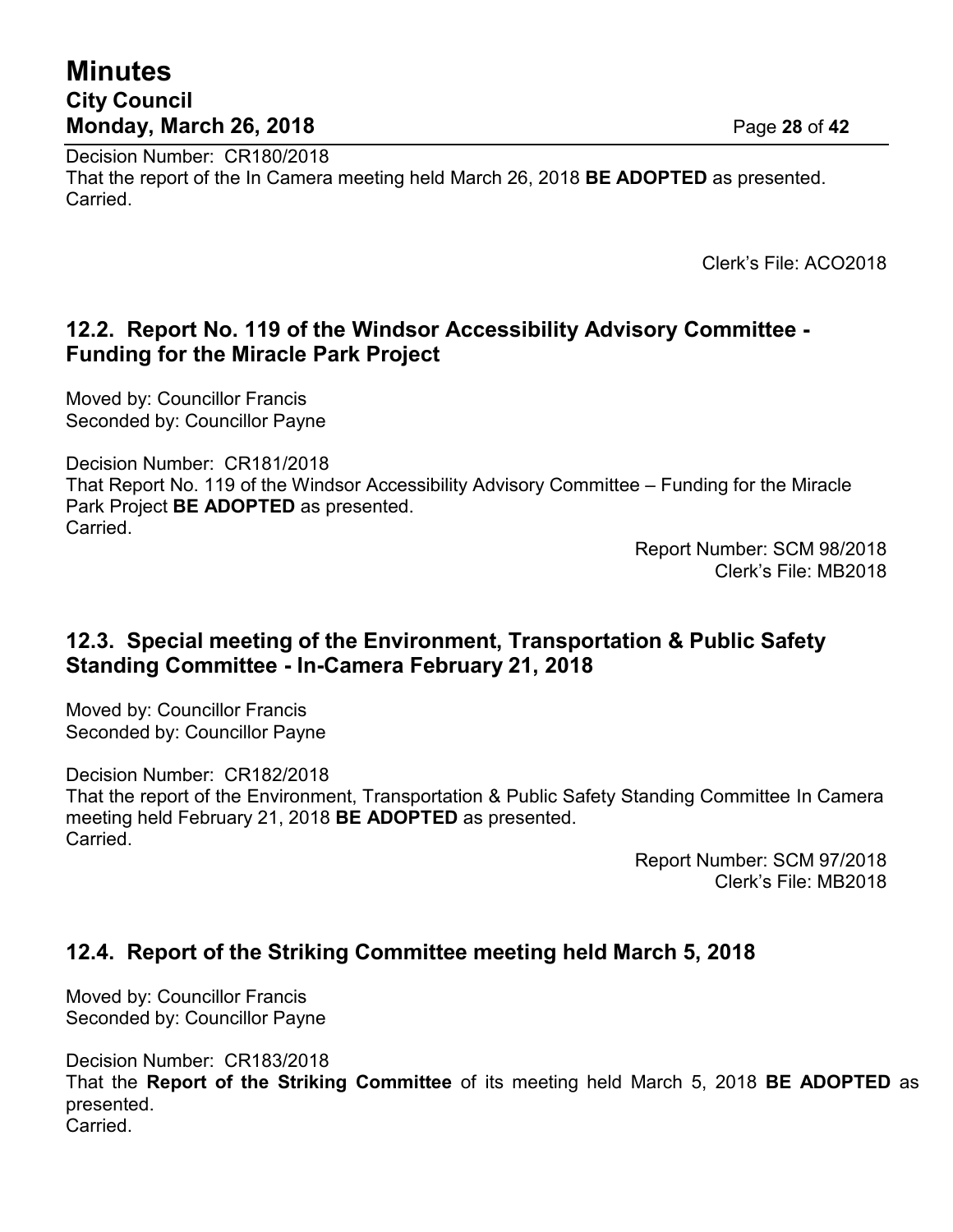Report Number: SCM 109/2018 Clerk's File: ACO2018

### **13. BY-LAWS (First and Second Reading)**

Moved by: Councillor Borrelli Seconded by: Councillor Bortolin

That the following By-laws No. 45-2018 through 51-2018 (inclusive) be introduced and read a first and second time:

**45-2018** "A BY-LAW TO AMEND BY-LAW NUMBER 135-2004, BEING A BY-LAW TO REGULATE THE PLANTING OF TREES AND PROHIBIT THE DESTRUCTION OR INJURING OF TREES ON HIGHWAYS IN THE CITY OF WINDSOR OR ON ANY LANDS OWNED BY THE CORPORATION OF THE CITY OF WINDSOR" authorized by B 31/2018, adopted February 26, 2018

**46-2018** "A BY-LAW TO ADOPT AMENDMENT NO. 116 TO THE OFFICIAL PLAN OF THE CITY OF WINDSOR" authorized by CR85/2018, adopted February 26, 2018

**47-2018** "A BY-LAW TO FURTHER AMEND BY-LAW NUMBER 8600 CITED AS THE "CITY OF WINDSOR ZONING BY-LAW"" authorized by CR85/2018, adopted February 26, 2018

**48-2018** "A BY-LAW TO AMEND BY-LAW NUMBER 15-2010 BEING A BY-LAW TO APPOINT CHIEF BUILDING OFFICIAL, DEPUTY CHIEF BUILDING OFFICIALS AND INSPECTORS TO ENFORCE THE BUILDING CODE ACT AND REGULATIONS IN WINDSOR" authorized by CR136/2018, adopted February 12, 2018

**49-2018** "A BY-LAW RESPECTING THE ISSUANCE OF VARIOUS PERMITS AND THE SCHEDULING OF INSPECTIONS" authorized by CR136/2018, adopted February 12, 2018

**50-2018** "A BY-LAW TO ASSUME PART OF ARPINO AVENUE FROM MULBERRY DRIVE TO VIOLA CRESCENT BEING STREETS SHOWN ON PLAN 12M-513 KNOWN AS PART OF ARPINO AVENUE FROM MULBERRY DRIVE TO VIOLA CRESCENT AND THE MUNICIPAL SERVICES LOCATED THEREIN, IN THE CITY OF WINDSOR" authorized by M98/2012, adopted February 21, 2012.

**51-2018** "A BY-LAW TO CONFIRM PROCEEDINGS OF THE COUNCIL OF THE CORPORATION OF THE CITY OF WINDSOR AT ITS MEETING HELD ON THE TWENTY-SIXTH DAY OF MARCH, 2018"

### **14. MOVE BACK INTO FORMAL SESSION**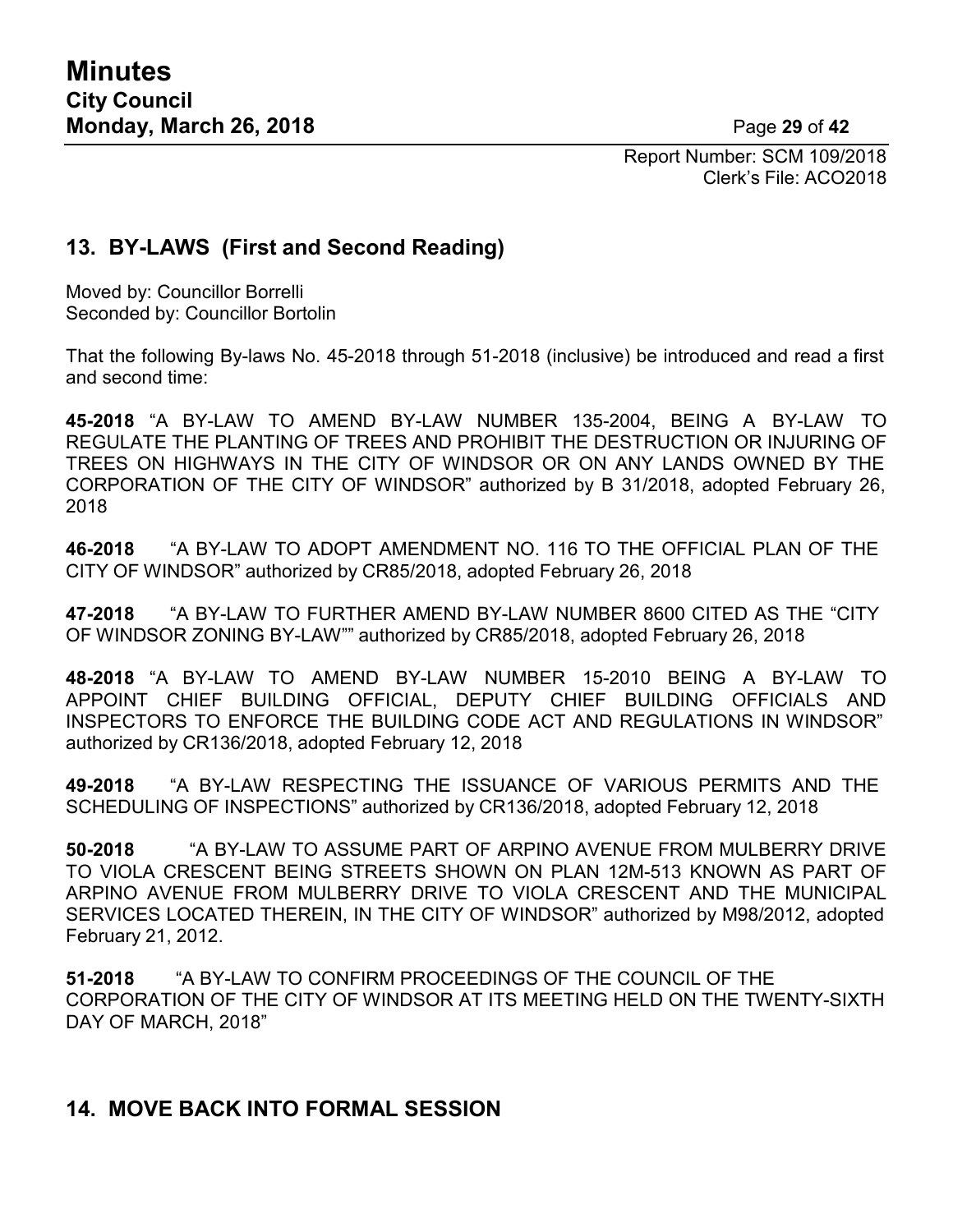Moved by: Councillor Elliott Seconded by: Councillor Francis

That the Committee of the Whole does now rise and report to Council respecting the business items considered by the Committee:

- 1) Communication Items (as amended)
- 2) Consent Agenda (as amended)
- 3) Items Deferred Items Referred
- 4) Consideration of the Balance of Business Items (as amended)
- 5) Committee Reports (as presented)
- 6) By-laws given first and second readings (as presented)

Carried.

### **15. NOTICES OF MOTION**

None presented.

### **16. THIRD AND FINAL READING OF THE BY-LAWS**

Moved by: Councillor Gignac Seconded by: Councillor Holt

That the following By-laws No. 45-2018 through 51-2018 (inclusive), having been read a first and second time be now read a third time and finally passed and that the Mayor and Clerk **BE AUTHORIZED** to sign and seal the same notwithstanding any contrary provision of the Council. Carried.

# **17. PETITIONS**

None registered.

# **18. QUESTION PERIOD**

None registered.

### **21. ADJOURNMENT**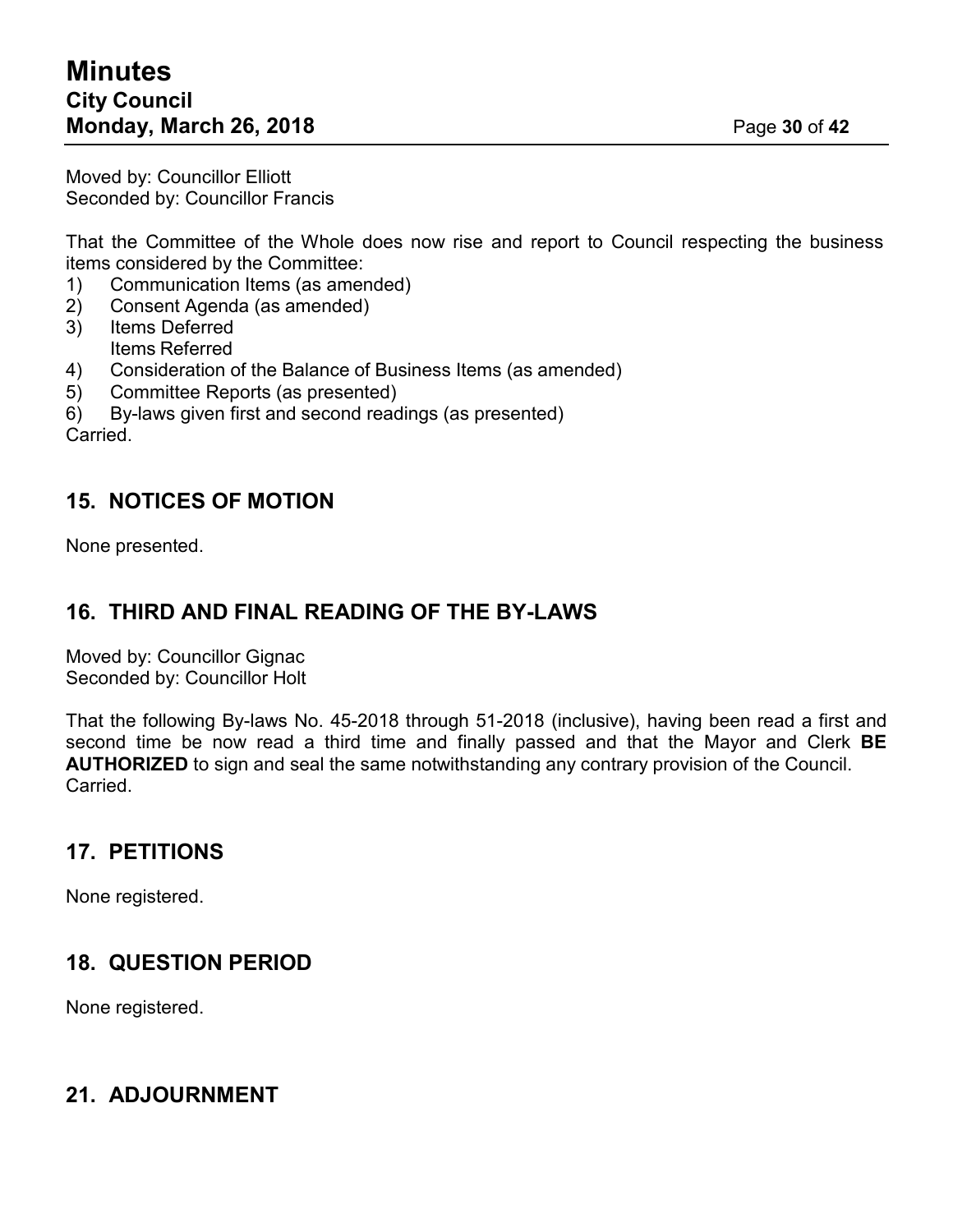# **Minutes City Council Monday, March 26, 2018** Page **31** of **42**

Moved by: Councillor Bortolin Seconded by: Councillor Elliott

That this Council meeting stand adjourned until the next regular meeting of Council or at the call of the Mayor. Carried.

Accordingly, the meeting is adjourned at 8:00 o'clock p.m.

Mayor

**City Clerk**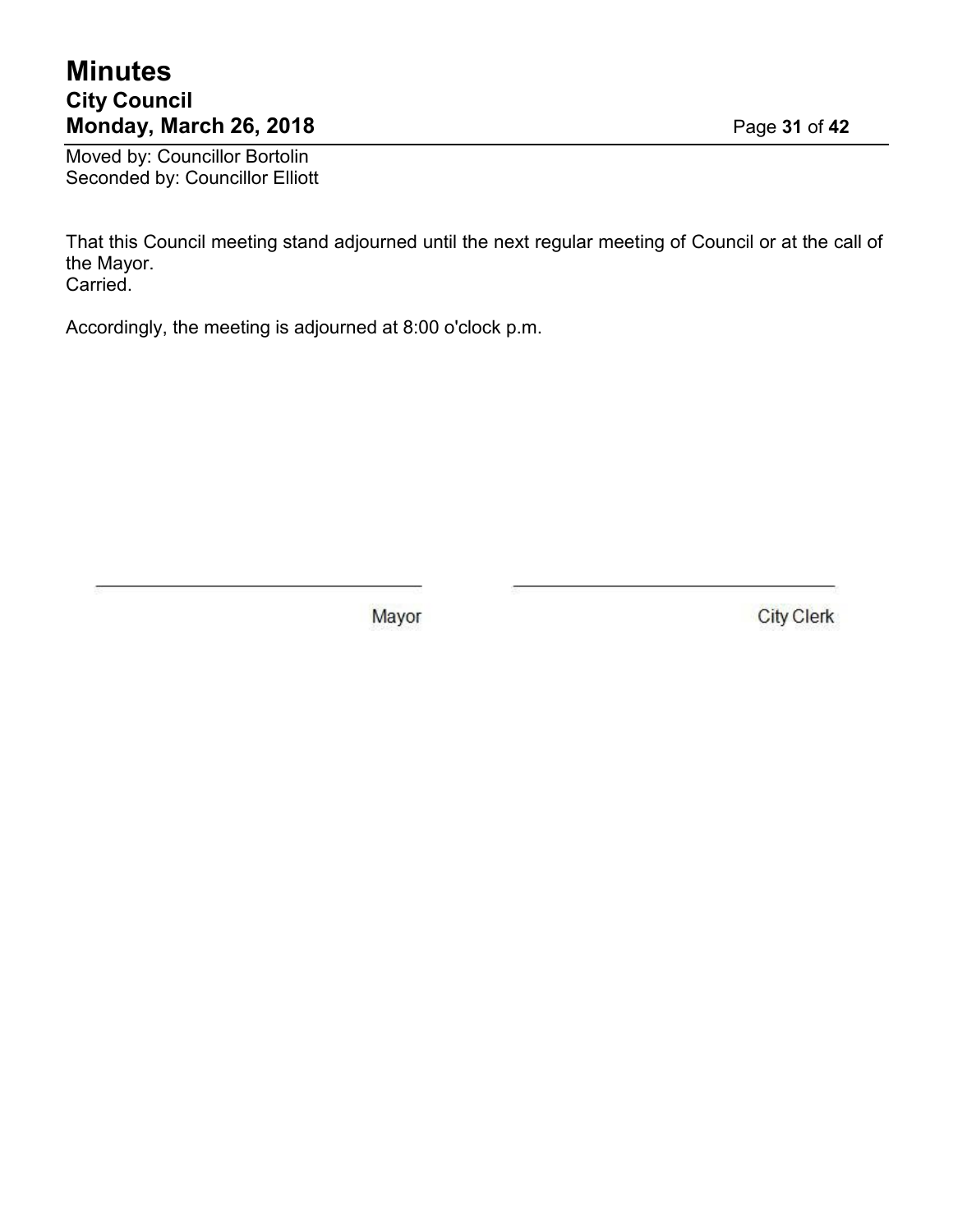### **Adopted by Council at its meeting held March 26, 2018 (CR180/2018)** VC/bm

#### **SPECIAL MEETING OF COUNCIL – IN CAMERA March 26, 2018**

#### **Meeting called to order at: 5:22 p.m.**

#### **Members in Attendance:**

Mayor D. Dilkens Councillor F. Francis Councillor J. Elliott Councillor C. Holt Councillor R. Bortolin Councillor J. Gignac Councillor P. Borrelli (arrives at 5:23 p.m.) Councillor H. Payne Councillor I. Kusmierczyk

#### **Members Absent:**

Councillor E. Sleiman (on city business) Councillor B. Marra

#### **Also in attendance:**

O. Colucci, Chief Administrative Officer

J. Payne, Community Development and Health Commissioner and

Corporate Leader Social Development, Health, Recreation and Culture

M. Winterton, City Engineer and Corporate Leader Environmental Protection and **Transportation** 

V. Critchley, City Clerk/Licence Commissioner and Corporate Leader Public Engagement and Human Resources

J. Mancina, Chief Financial Officer/City Treasurer and Corporate Leader Finance and Technology

S. Askin-Hager, City Solicitor and Corporate Leader Economic

Development and Public Safety

V. Mihalo, Executive Director of Human Resources (Item 5)

### **Verbal Motion is presented by Councillor Elliott, seconded by Councillor Kusmierczyk,**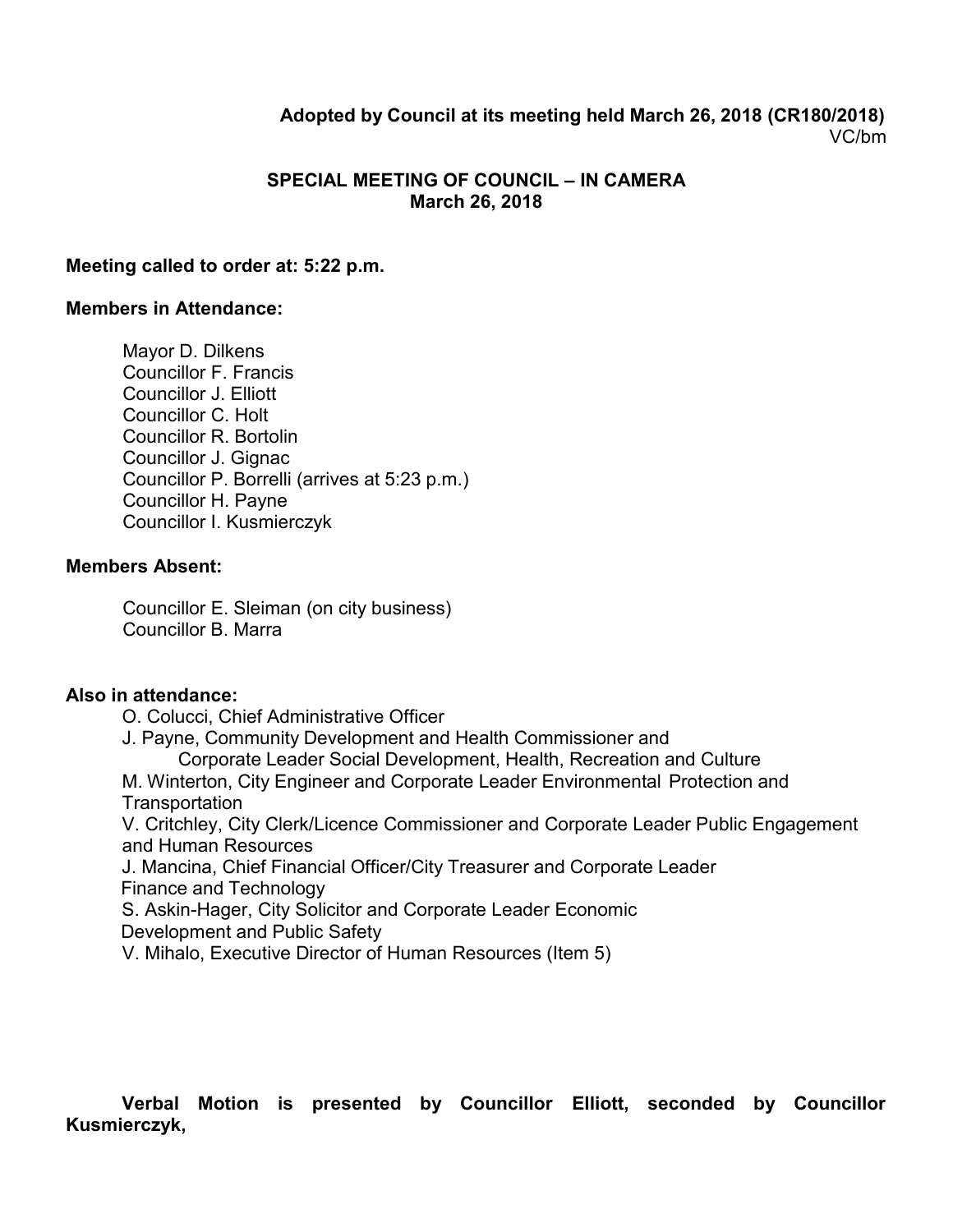**that Rule 3.3 (c) of the** *Procedure By-law, 98-2011,* **BE WAIVED to add the following Agenda items:**

- **6. Property Matter – potential sale/acquisition of land – Ojibway Shores;**
- **7. Legal Matter – question re confidential memo on Item 8.15 on Open Agenda**

**Motion Carried.**

**Verbal Motion is presented by Councillor Holt, seconded by Councillor Francis, to move in Camera for discussion of the following item(s), adding Items 6 and 7:**

| Item<br><u>No.</u> | <b>Subject</b>                                                                                    | Section – Pursuant to Municipal<br>Act, 2001, as amended |
|--------------------|---------------------------------------------------------------------------------------------------|----------------------------------------------------------|
| 1.                 | <b>Property matter –</b><br>expropriation settlement                                              | 239(2)(c)(e)                                             |
| 2.                 | <b>Property matter -</b><br>expropriation settlement                                              | 239(2)(c)(e)                                             |
| 3.                 | <b>Property matter – disposition</b><br>of land                                                   | 239(2)(c)                                                |
| 4.                 | Personal matter - about an<br>identifiable individual                                             | 239(2)(b)                                                |
| 5.                 | Personal matter – labour<br>relations                                                             | 239(2)(b)(d)(e)                                          |
| 6.                 | <b>Property Matter – potential</b><br>sale/acquisition of land -<br><b>Ojibway Shores - ADDED</b> | 239(2)(c)                                                |
| 7.                 | Legal Matter - question re<br>confidential memo on Item<br>8.15 on open agenda – ADDED            | 239(2)(f)                                                |

**Motion Carried.**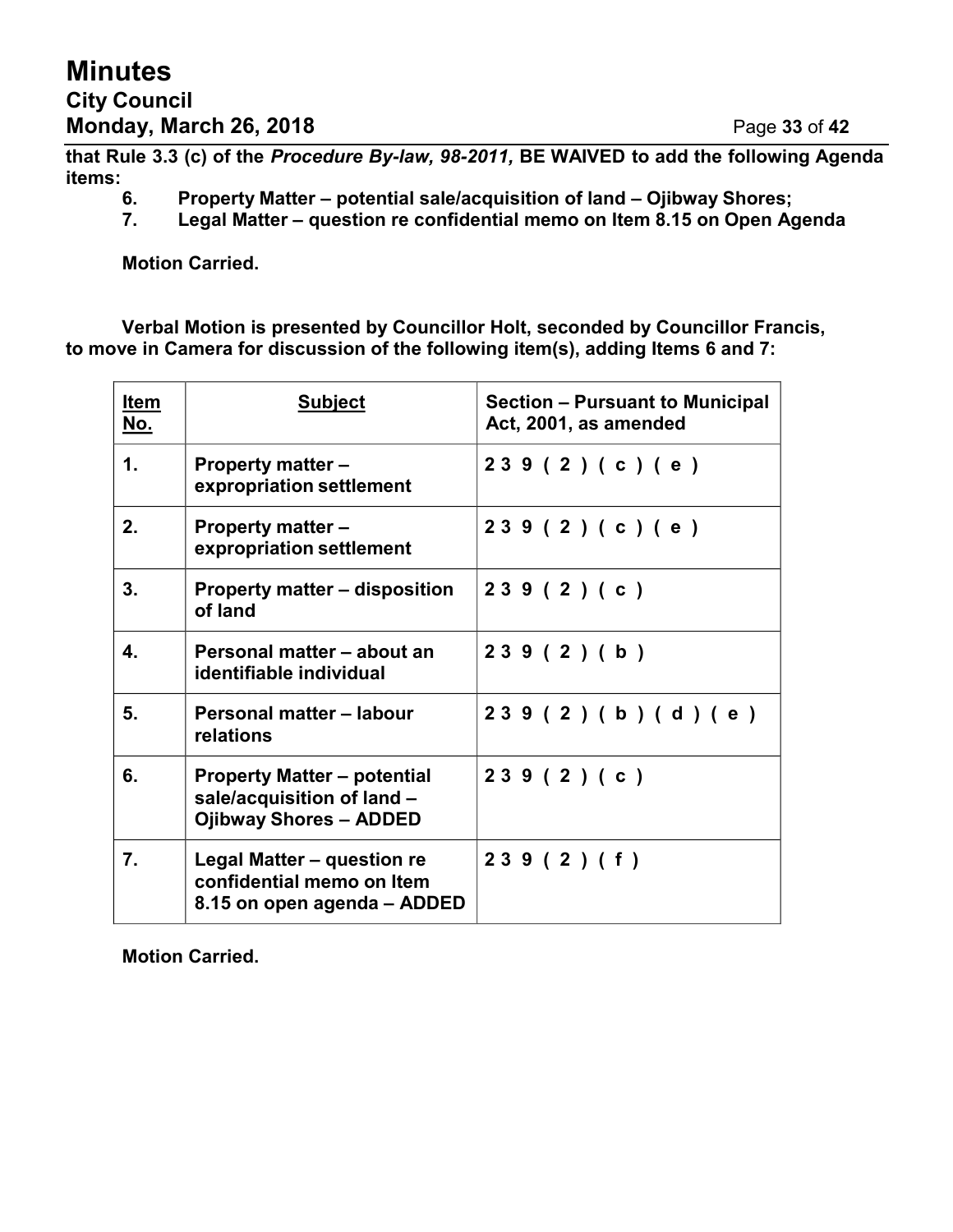#### **Declarations of Pecuniary Interest:**

None declared.

### **Discussion on the items of business. (Items 1, 2, 3, 4, 5, 6 and 7)**

**Verbal Motion is presented by Councillor Payne, seconded by Councillor Holt, to move back into public session.**

**Motion Carried.**

#### **Moved by Councillor Borrelli, seconded by Councillor Kusmierczyk, THAT the Clerk BE DIRECTED to transmit the recommendation(s) contained in the report(s) discussed at the In-Camera Council Meeting held March 26, 2018 directly to Council for consideration at the next Regular Meeting.**

1. That the recommendation contained in the in-camera report from the Lease Administrator, Manager of Real Estate Services, City Engineer and Corporate Leader Environmental Protection and Transportation, City Solicitor and Corporate Leader Economic Development and Public Safety and Chief Financial Officer/City Treasurer and Corporate Leader Finance and Technology respecting a property matter – expropriation settlement **BE APPROVED**.

2. That the recommendation contained in the in-camera report from the Lease Administrator, Manager of Real Estate Services, City Engineer and Corporate Leader Environmental Protection and Transportation, City Solicitor and Corporate Leader Economic Development and Public Safety and Chief Financial Officer/City Treasurer and Corporate Leader Finance and Technology respecting a property matter – expropriation settlement **BE APPROVED**.

3. That the recommendation contained in the in-camera report from the Lease Administrator, Manager of Real Estate Services, City Solicitor and Corporate Leader Economic Development and Public Safety and Corporate Leader Parks, Recreation, Culture and Facilities respecting a property matter – disposition of land **BE APPROVED**.

4. That the recommendation contained in the in-camera report from the Community Development and Health Commissioner and Corporate Leader Social Development, Health, Recreation and Culture and Executive Director of Human Resources respecting a personal matter about an identifiable individual **BE APPROVED**.

5. That the recommendation contained in the in-camera report from the City Clerk/Licence Commissioner and Corporate Leader Public Engagement and Human Services, Executive Director of Human Resources, City Solicitor and Corporate Leader Economic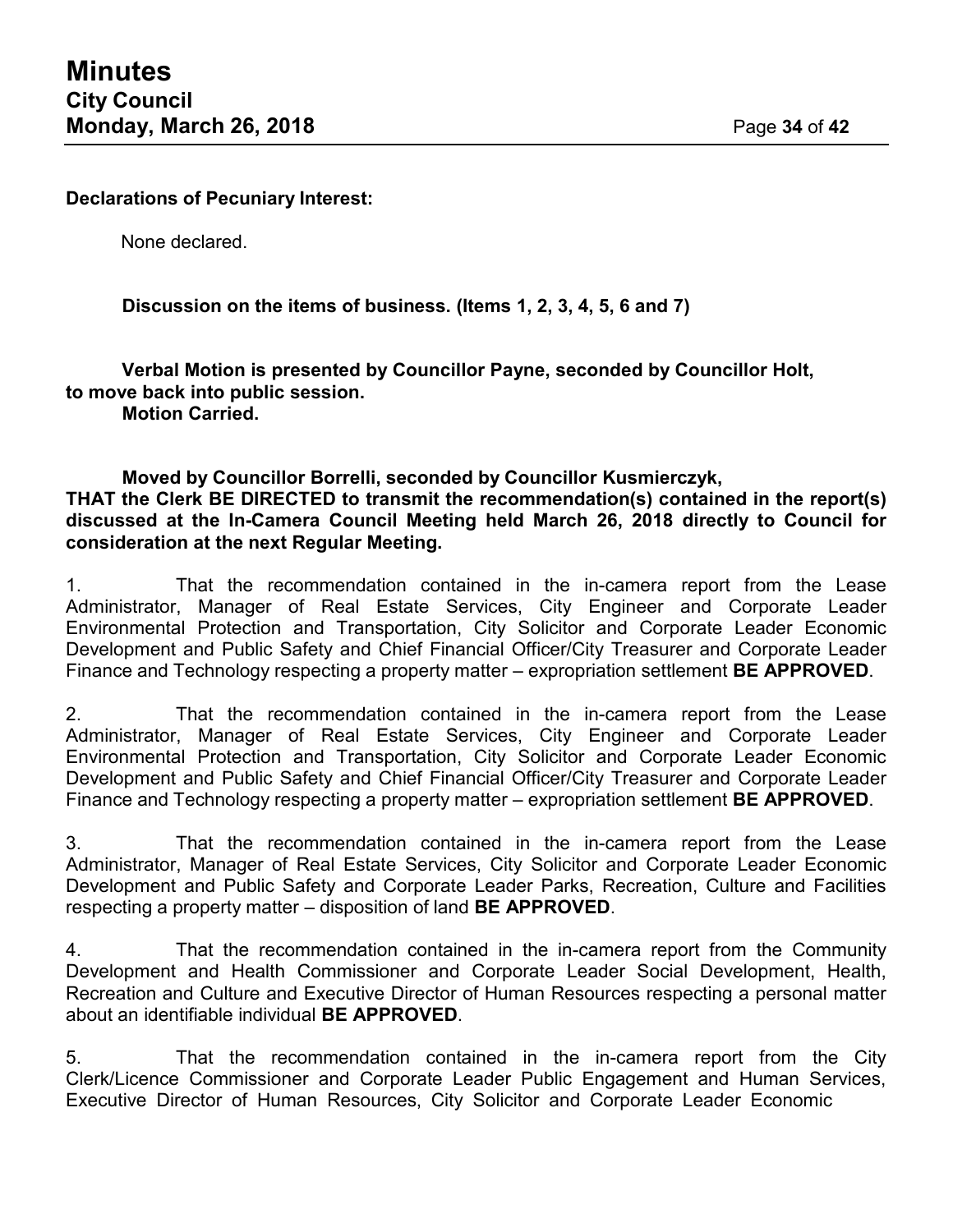# **Minutes City Council Monday, March 26, 2018** Page **35** of **42**

Development and Public Safety abd Chief Financial Officer/City Treasurer and Corporate Leader Finance and Technology respecting a personal matter – labour relations **BE APPROVED**.

6. That the confidential verbal report from Mayor Dilkens regarding a potential sale/acquisition of land - Ojibway Shores **BE RECEIVED** and that Administration **PROCEED** on the verbal direction of Council.

7. That the confidential verbal report from Administration respecting the confidential memo on Item 8.15 on the Open Agenda **BE RECEIVED**.

**Motion Carried.**

**Moved by Councillor Bortolin, seconded by Councillor Gignac, That the special meeting of council held March 26, 2018 BE ADJOURNED. (Time: 5:37 p.m.) Motion Carried.**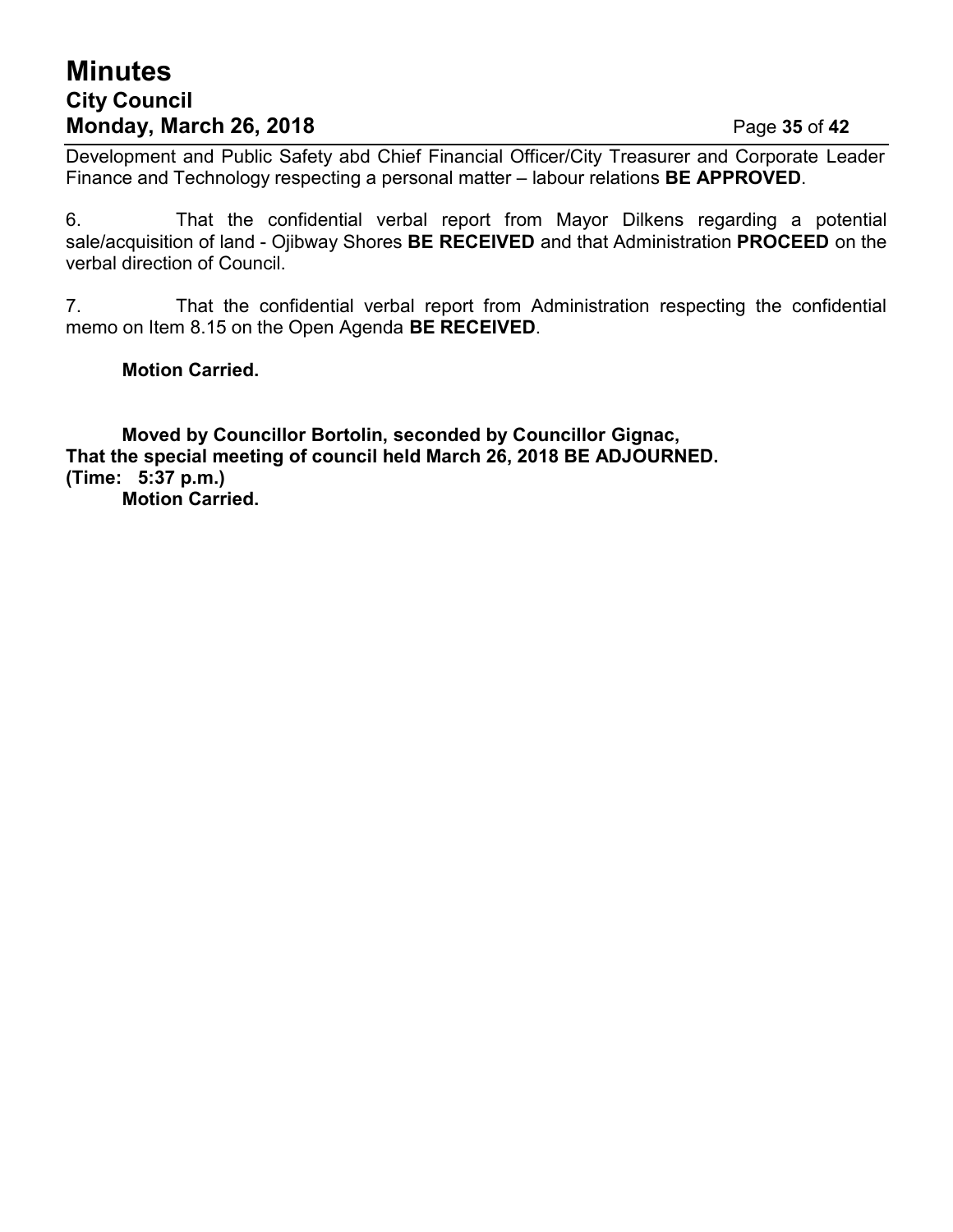### **Adopted by Council at its meeting held March 26, 2018 (CR182/2018)** AC/bm

#### **SPECIAL MEETING OF ENVIRONMENT, TRANSPORTATION & PUBLIC SAFETY STANDING COMMITTEE - – IN CAMERA February 21, 2018**

#### **Meeting called to order at: 4:35 p.m.**

#### **Members in Attendance:**

Councillor F. Francis Councillor C. Holt Councillor B. Marra (Chair) Councillor P. Borrelli Councillor H. Payne

#### **Also in attendance:**

M. Winterton, City Engineer and Corporate Leader Environmental Protection and **Transportation** 

P. Delmore, Executive Director, Transit Windsor

A. Ciacelli, Supervisor of Council Services

S. Gebauer, Council Assistant

A. Lewis, P. Nguy, D. Dawson, A. Pillon, Public Works Department (Items 2 and 3)

**Verbal Motion is presented by Councillor Francis, seconded by Councillor Holt, that Rule 3.3 (c) of the** *Procedure By-law, 98-2011,* **BE WAIVED to add the following Agenda items:**

**2. Legal Matter – Item 8.3 on open agenda – Front Yard Parking;**

**3. Legal Matter – Item 8.1 on open agenda – advice subject to solicitor-client privilege.**

**Motion Carried.**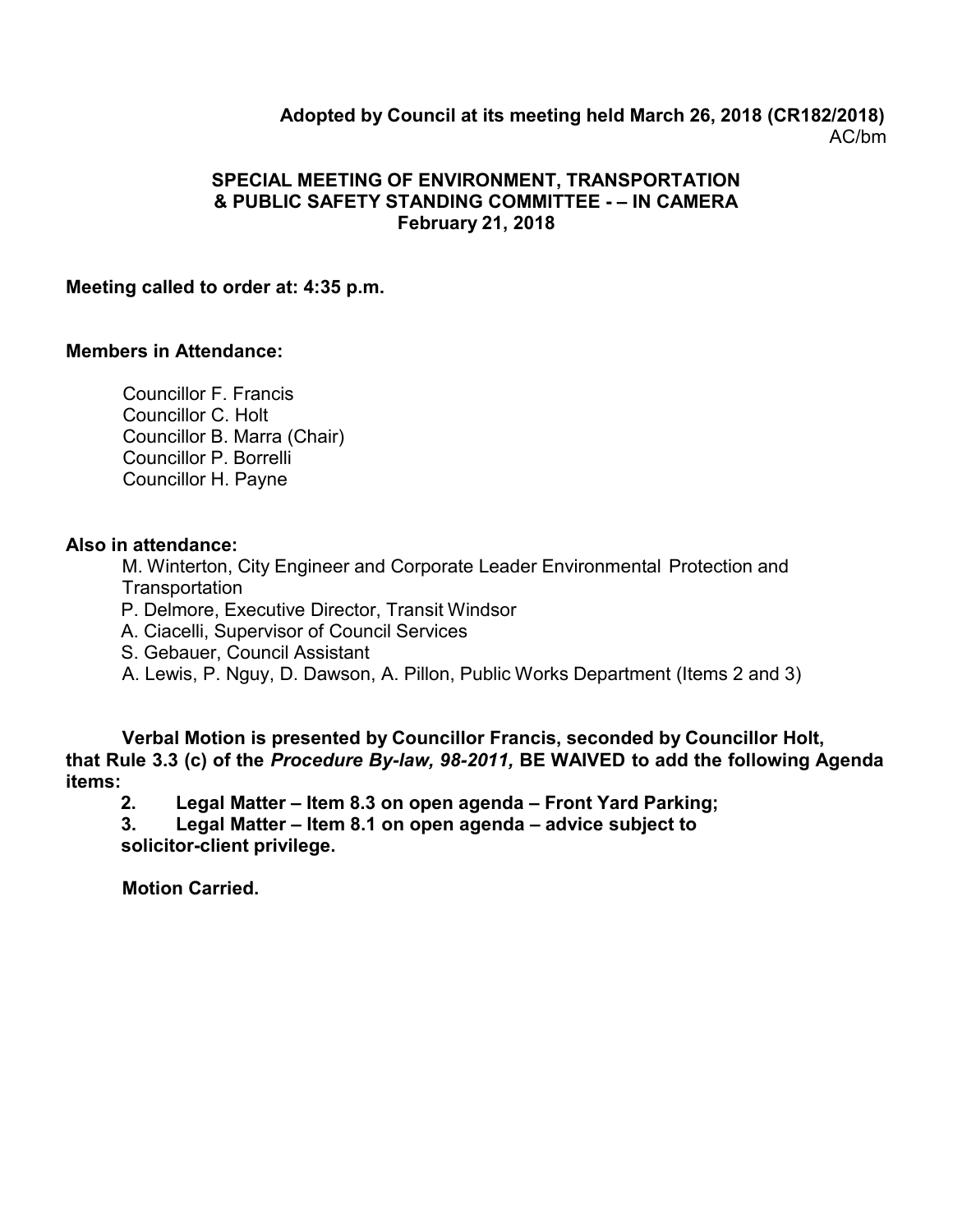**Verbal Motion is presented by Councillor Francis, seconded by Councillor Holt, to move in Camera for discussion of the following item(s), adding Items 2 and 3:**

| <u>Item</u><br>No. | <b>Subject</b>                                                                                                  | <b>Section - Pursuant</b><br>to Municipal Act,<br>2001, as amended |
|--------------------|-----------------------------------------------------------------------------------------------------------------|--------------------------------------------------------------------|
| 1.                 | Personal matter – about an identifiable<br>individual(s)                                                        | 239(2)(b)                                                          |
| 2.                 | Legal matter – Item 8.3 – front yard<br>parking – advice subject to solicitor-client<br>privilege - ADDED       | 239(2)(f)                                                          |
| 3.                 | Legal matter – Item 8.1 – fencing in Via<br>Corridor - advice subject to solicitor-<br>client privilege - ADDED | 239(2)(f)                                                          |

**Motion Carried.**

#### **Declarations of Pecuniary Interest:**

None declared.

**Discussion on the items of business. (Items 1, 2 and 3)**

**Verbal Motion is presented by Councillor Francis, seconded by Councillor Borrelli, to move back into public session.**

**Motion Carried.**

**Moved by Councillor Payne, seconded by Councillor Francis,**

**THAT the Clerk BE DIRECTED to transmit the recommendation(s) contained in the report(s) discussed at the In-Camera Environment, Transportation & Public Safety Standing Committee Meeting held February 21, 2018 directly to Council for consideration at the next Regular Meeting.**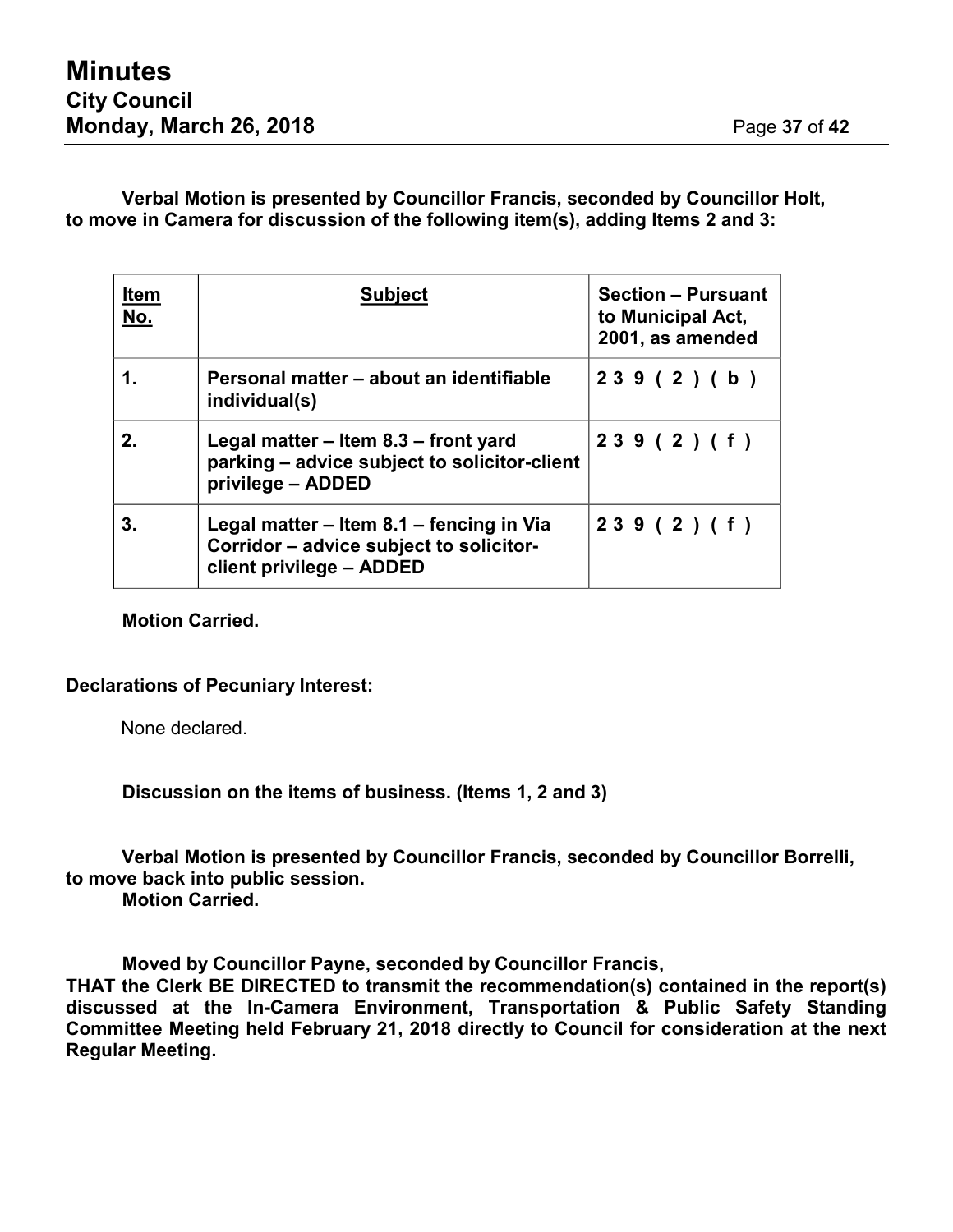# **Minutes City Council Monday, March 26, 2018** Page **38** of **42**

1. That the recommendation contained in the in-camera report from the Executive Director Transit Windsor, City Engineer and Corporate Leader Environmental Protection and Transportation, Executive Director of Human Resources, City Clerk/Licence Commissioner and Corporate Leader Public Engagement and Human Services and Chief Financial Officer/City Treasurer and Corporate Leader Finance and Technology respecting a personal matter about an identifiable individual **BE APPROVED**.

2. That the confidential verbal report respecting Item 8.3 on the open agenda regarding front yard parking – advice subject to solicitor-client privilege **BE RECEIVED**.

3. That the confidential verbal report respecting Item 8.1 on the open agenda regarding fencing in Via Corridor – advice subject to solicitor-client privilege **BE RECEIVED**.

**Motion Carried.**

**Moved by Councillor Francis, seconded by Councillor Borrelli That the special meeting of the Environment, Transportation & Public Safety Standing Committee held February 21, 2018 BE ADJOURNED. (Time: 4:46 p.m.) Motion Carried.**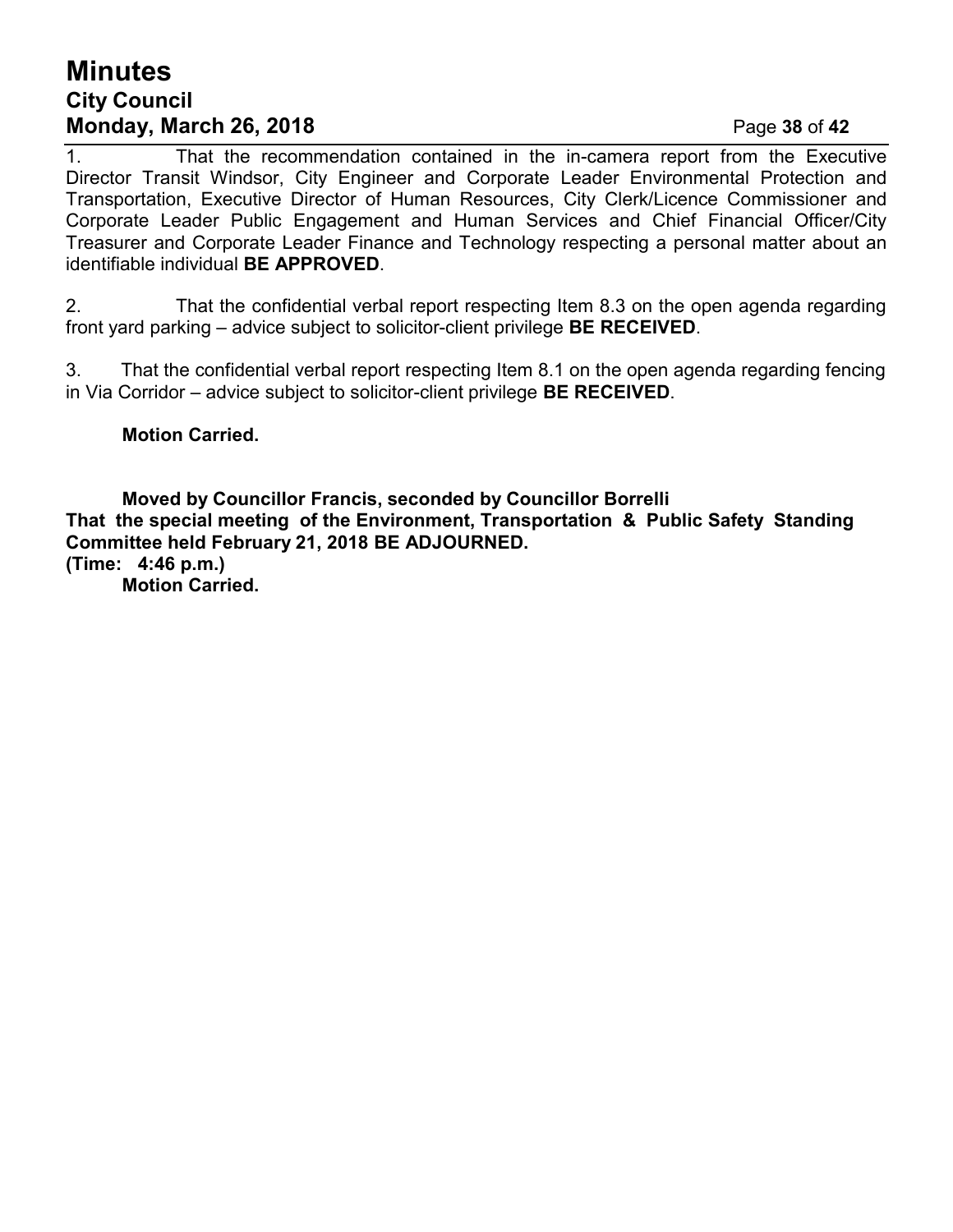### **Adopted by Council at its meeting held March 26, 2018 (CR183/2018)** VC/bm Windsor, Ontario, March 26, 2018

#### **REPORT OF THE STRIKING COMMITTEE of its meeting held March 5, 2018**

| <b>PRESENT:</b>     | Mayor D. Dilkens             |
|---------------------|------------------------------|
|                     | Councillor J. Gignac         |
|                     | <b>Councillor F. Francis</b> |
|                     | Councillor B. Marra          |
|                     | Councillor H. Payne          |
|                     | Councillor E. Sleiman        |
|                     | Councillor R. Bortolin       |
|                     | Councillor C. Holt           |
|                     | Councillor P. Borrelli       |
|                     | Councillor I. Kusmierczyk    |
|                     | Councillor J. Elliott        |
|                     |                              |
|                     |                              |
| Also in attendance: |                              |

O. Colucci, Chief Administrative Officer

F. Isabelle-Tunks, City Engineer and Corporate Leader Environmental Protection and **Transportation** 

V. Critchley, City Clerk/Licence Commissioner and Corporate Leader Public Engagement and Human Resources

J. Mancina, Chief Financial Officer/City Treasurer and Corporate Leader Finance and Technology

S. Askin-Hager, City Solicitor and Corporate Leader Economic Development and Public Safety

C. Brown, CEO for YQG and WDTC/Corporate Leader of Transportation **Services** 

J. Wilson, Corporate Leader, Parks, Facilities, Recreation and Culture N. Coleman, Mayor's Chief of Staff

### **Declarations of Pecuniary Interest:**

None declared.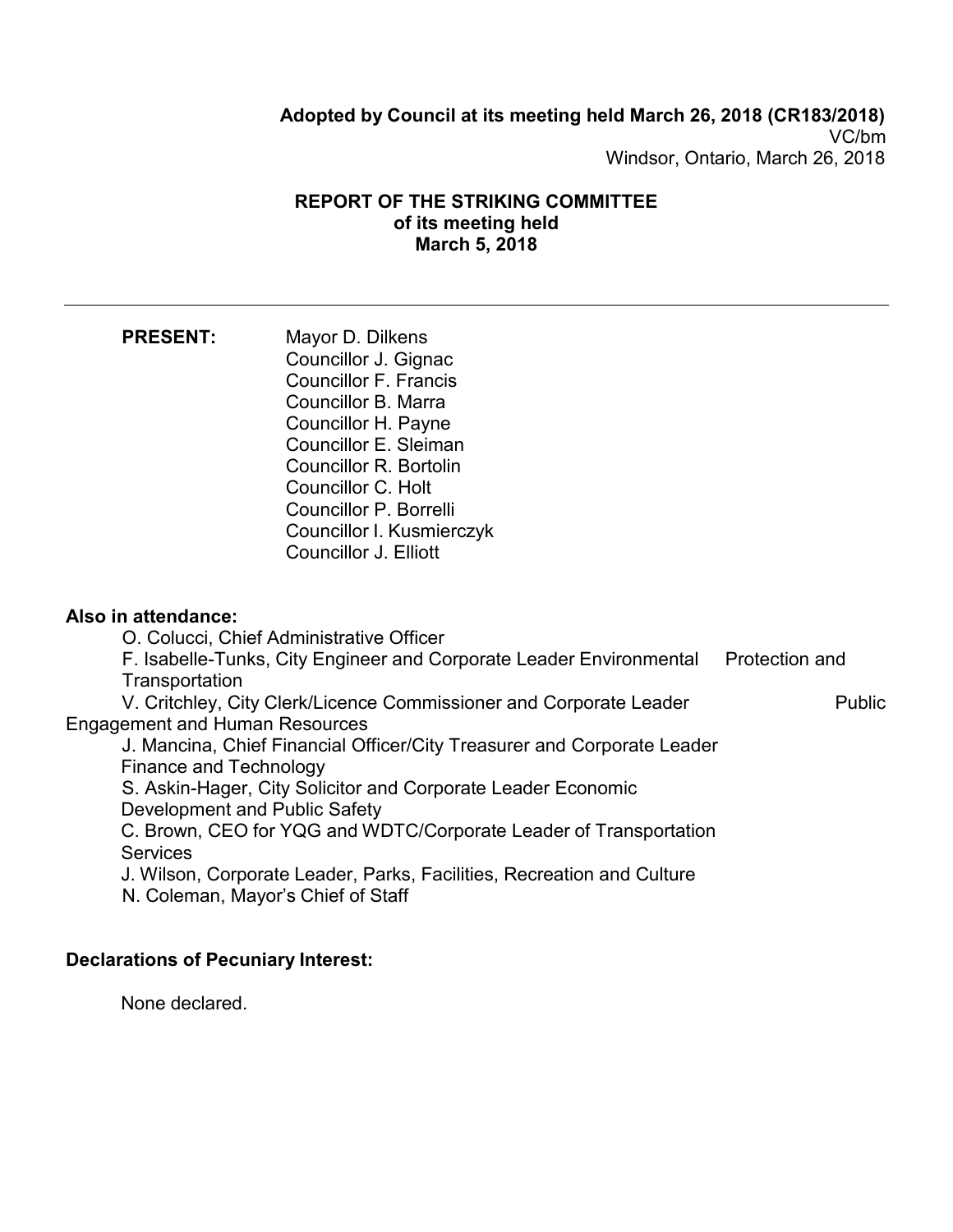Your Committee submits the following recommendation:

(1) That Anthony Mascaro **BE APPOINTED** to the *Windsor Port Authority* as the City of Windsor representative, for a further three year term commencing July 1, 2018 to June 30, 2021.

**CHAIR** 

CITY CLERK